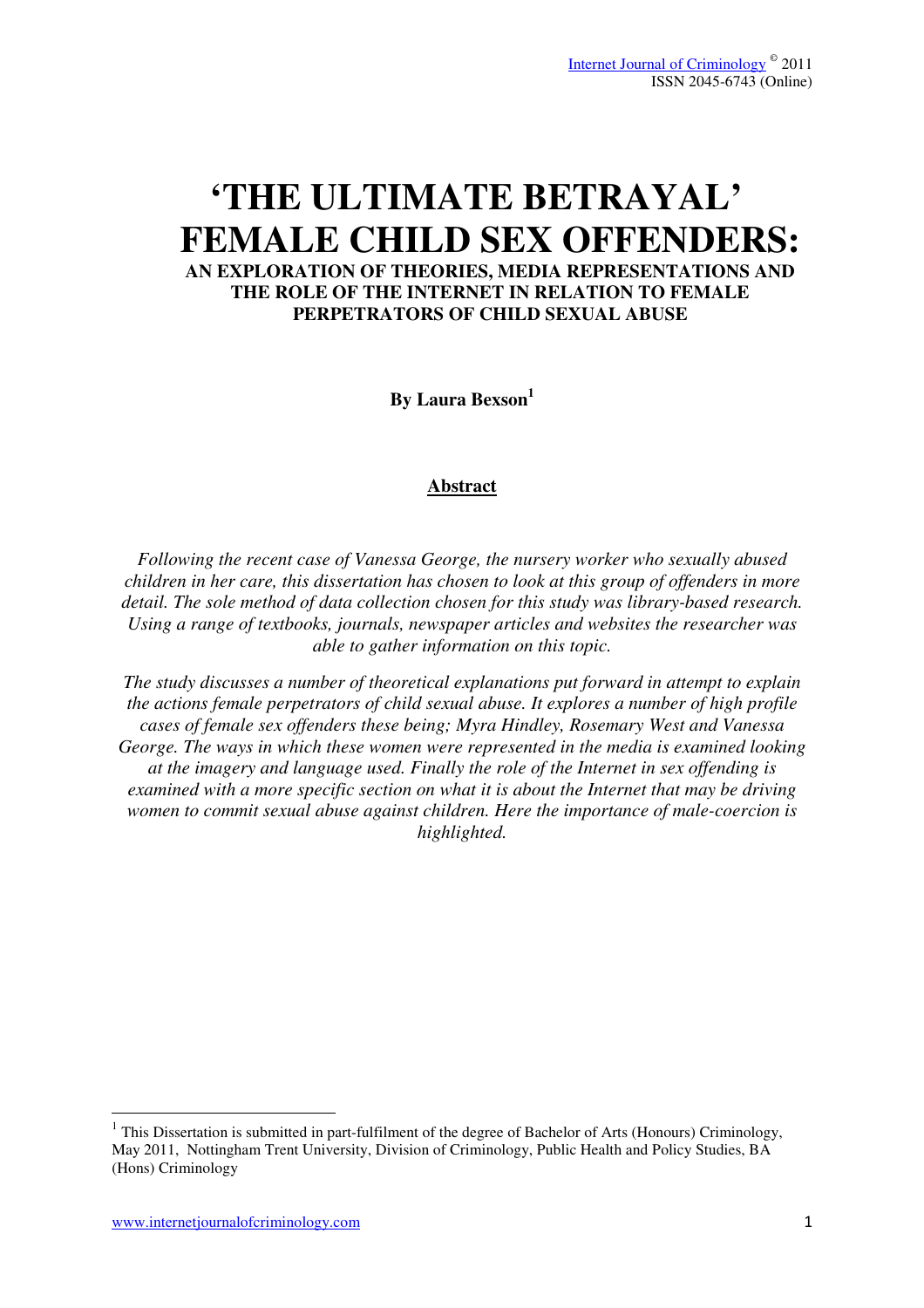# **Introduction**

The area of female perpetrators of child sexual abuse (CSA) has been relatively neglected in comparison to the number of studies and theories published exploring male perpetrators of such abuse. Both societal and professional denial of this phenomenon may go some way to explaining the lack of research into this issue. The gender-role expectations of women being maternal and caring are possibly one of the reasons for this and explain the extreme emotive reaction from members of the public to cases of such abuse perpetrated by women.

However one must question these expectations which arguably reflect that presumption that women are innately protective and caring towards children. Historical examples show that this is not the case; one only has to consider Myra Hindley's participation in the Moors Murders and more recently the shocking case involving Vanessa George for this to become evident. These issues will be addressed in the next chapter where background information to this area will be examined.

The case involving Vanessa George inspired this dissertation to be carried out as it thrust the issue of child sex offending into the public spotlight. Taking this into account along with the discussed fact that the majority of literature on CSA focuses on male perpetrators, this dissertation shall focus female perpetrators by looking at a number of issues surrounding the topic. It aims to be able to effectively explore a number of issues relating to this taboo area. It will firstly explore theoretical explanations of why females may offend in this way looking at; cycle of abuse and male-coercion theories in order to address this aim.

Following this, the study will explore the way in which these women are portrayed in the media giving particular focus to the demonization of such women in comparison to their male counterparts. It will use examples of previous historical cases in order to effectively demonstrate this. Myra Hindley and Rosemary West shall be discussed to give an historical context of how the media represent such women who were both involved in child-sex murders. It will discuss the more recent example involving Colin Blanchard and the four women including Vanessa George who received the majority of media coverage, of whom he encouraged to sexually offend against children.

Following on from this chapter will be the exploration of the link between the Internet and child sexual abuse. It will start by looking at the role of the Internet in child pornography. This will not include a gender-specific approach but consider male and female perpetrators of this form of offending. However in the latter half of this chapter the case of Vanessa George will once again be considered. This section will speculate what it is about the Internet that could lead women to sexually offend against children. A number of factors including the way in which online contacts may fulfil the emotional needs of women will be discussed here.

Having established the content of the main chapters of the dissertation the researcher will then bring all these findings together in a discussion where links will be established between the three preceding chapters. It shall finish by providing a conclusion by summarising the main key findings of this research project.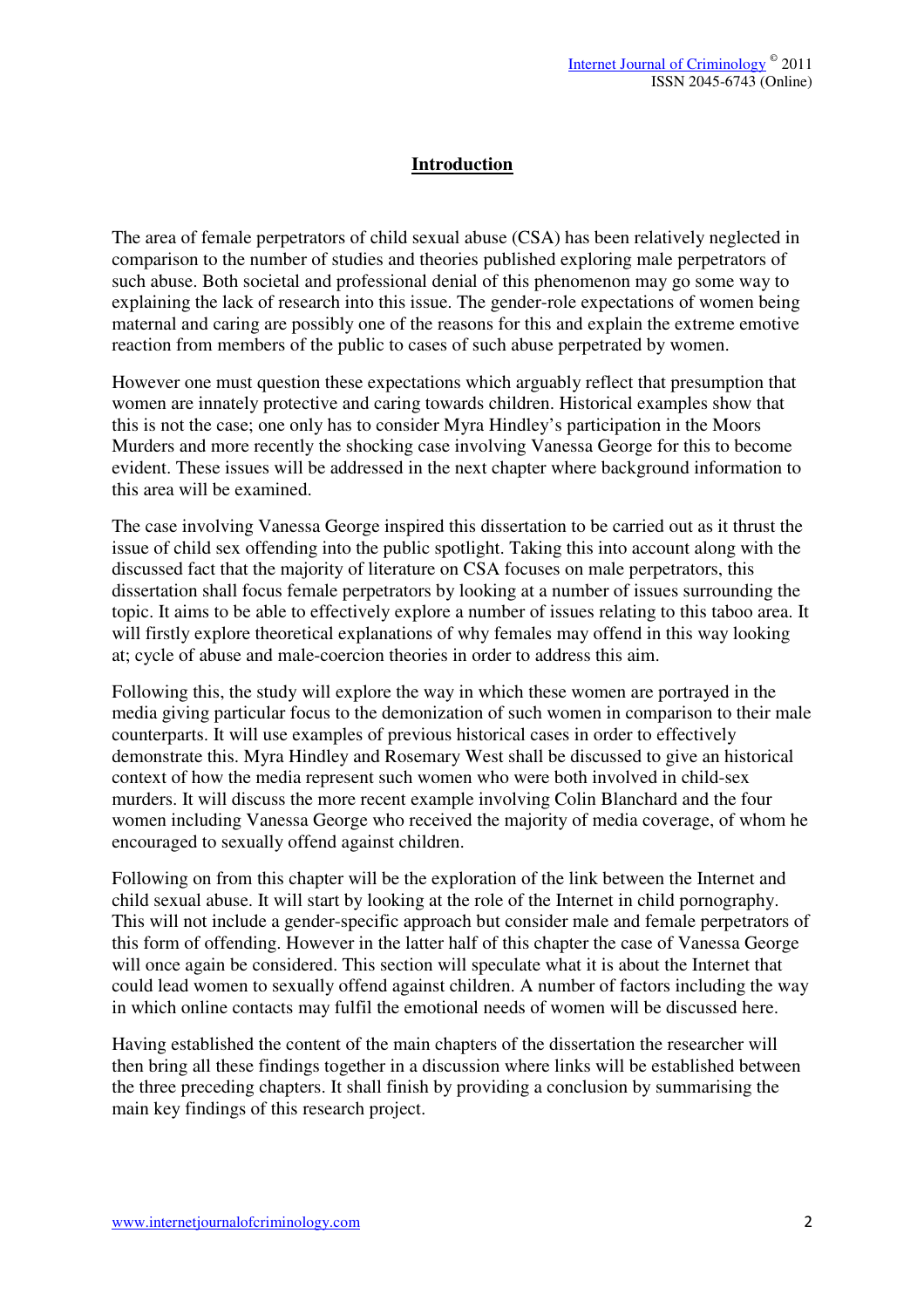# **Chapter One - Background**

### **Introduction**

The area of female child sex offending has been selected for this dissertation for a number of reasons. As discussed it is an area which has been relatively under researched in the UK with the majority of studies being conducted in the USA. This meant that the study could attempt to fulfil the originality component of the dissertation criteria by looking at areas which have not been studied yet.

#### **Typologies**

Where it has been explored, writers have described female child sex offenders as being either sole or co-perpetrators. Sole female perpetrators who by description offend alone are less common than co-perpetrators but have been shown to exist in a number of studies (Saradjian, 1996; McCarthy, 1986). A typology of these female sole perpetrators has also been established in a number of studies. One of the more documented of these typologies is the 'teacher/lover' female sex offender (Matthews et al, 1989) who target young male adolescents. Examples of these women can be seen in cases of teacher-student relationships which are often reported in the media. This demonstrates the existence and frequency of this type of female perpetrator of sexual abuse. The public may not view these cases in the same way as the case involving Vanessa George perhaps due to the age of the victims or possibly their gender expectations.

In a study by Rudin et al twenty-five percent of female offenders were either; babysitters, teachers or nursery staff (ibid, 1995:969). These roles provide legitimate access to children allowing some women to abuse this position of trust and sexually offend against children in their care.

However as a society we tend to see a female secondary school teacher who is having a sexual relationship with a pupil to be less abusive than a male teacher and pupil in the same situation (Dollar et al, 2004). This double standard raises a number of questions about our societal beliefs and gender attitudes such as the misconception that women are incapable of committing sexual abuse. This notion may be reinforced through the opinions of some male victims of female-perpetrated sexual abuse. Interestingly, in a study of the male victims who had been abused by either their mothers or other women in their family women, eight percent described their experience as 'wholly beneficial and natural' (Elliot, 2004:5) as opposed to abusive and wrong. This may stem from the myth that for a boy to have sex with an older woman is viewed with approval (ibid). This may further add to the fact that sexual abuse by females is viewed as less serious than that by males within a professional context (Hetherton and Beardsall, 1998 cited in Denov 2004).

#### **Denial**

Although society has slowly begun to recognise the existence of female child-sex offenders there has been both an historical societal and professional denial of this issue. This will no doubt have contributed to the fact there is less research on the topic compared to other issues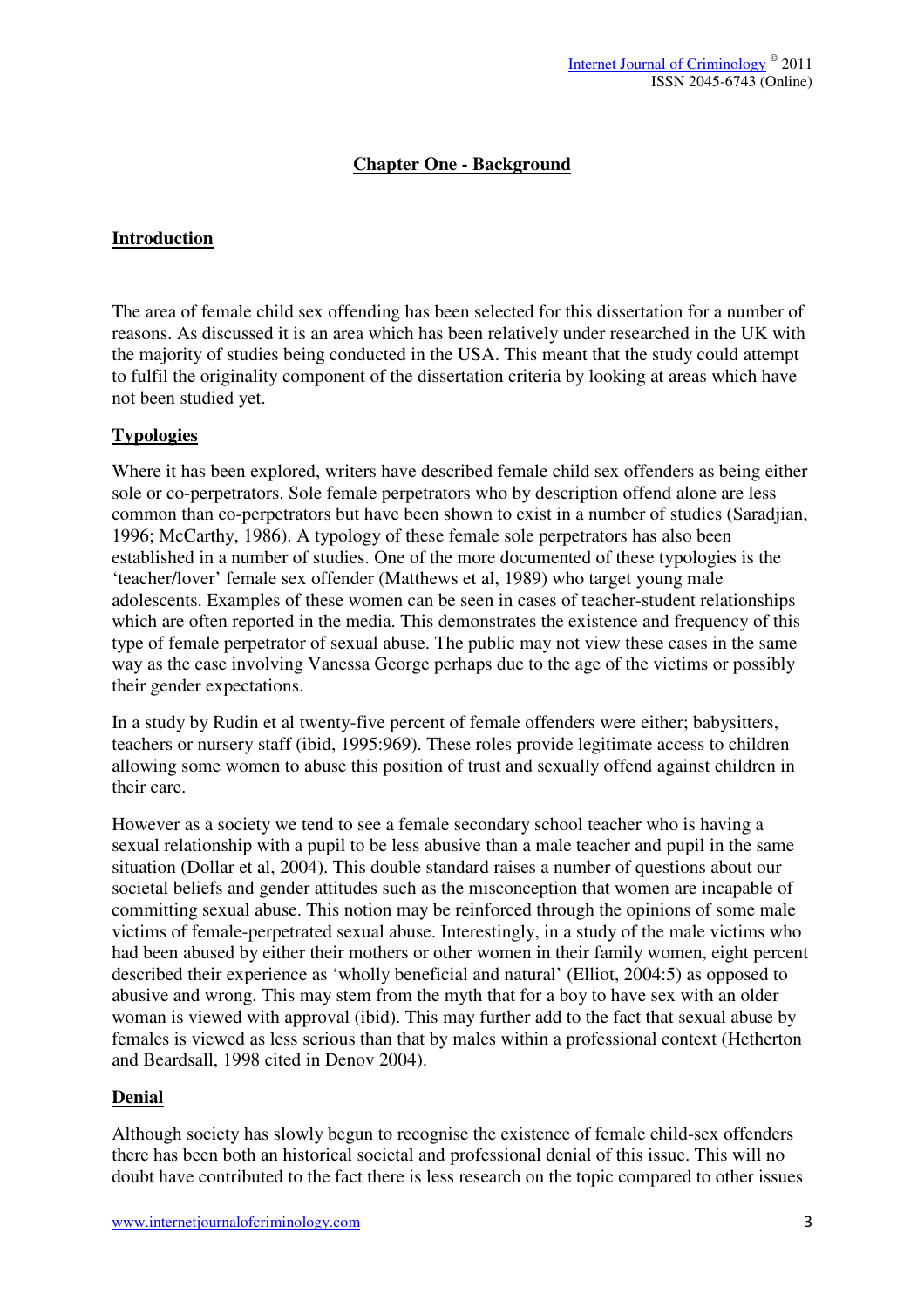within criminology. The denial of the existence of female child-sex offenders has been evidenced in a number of studies. Elliott (2004), for example states that eighty-six percent of victims who tried to tell someone were not believed the first time they disclosed that they were being abused by a woman. This may have extremely damaging psychological implications for victims who have summoned up the courage to tell someone only to be told that they must be lying. This societal denial may well explain the lack of reporting of femaleperpetrated sexual abuse issue by victims in the past.

# **Co-perpetrators**

Females described as co-perpetrators of CSA usually offend in collusion with a male cooffender. In the majority of cases men are seen as the primary instigators of such abuse however some have shown that women also may initiate this abuse, particularly cases involving female adolescents (Hunter et al, 1993; Margolin, 1991). The issue of malecoercion is often discussed synonymously with female co-perpetrators of abuse. This approach focuses on how men encourage women to participate in sexual abuse of children. Three historical examples of male-coerced female offenders will be referred to throughout the dissertation these being; Myra Hindley, Rosemary West and Vanessa George. The topic of female perpetrators of child sexual abuse is highly contemporary in nature following the case of Vanessa George in 2009 which propelled the issue of female sex offenders on to the public agenda. This also highlighted a number of issues surrounding this topic including dispelling myths that women are not capable of such crimes and also that these women rarely exist.

Following this case, a broadsheet newspaper article stated that according to police 'the number of women abusing children is rising' (Townsend and Syal, 2009). It goes on to estimate that there may be as many as '64,000 in the UK suggesting that the number of female child-sex offenders recorded in official statistics is grossly underestimated.' (ibid) Reasons for this under-estimation could include the taboo nature of the subject resulting in the discussed professional denial which may have made it difficult for victims to report such abuse.

### **Cases**

There have been a handful of high-profile cases involving female child sex offenders. Rosemary West and Myra Hindley were both separately involved in child-sex murders occurring in the 1960s and 1970s. Myra Hindley became the female icon of evil (Murphy and Whitty, 2006) as a result of her involvement in the horrific Moors Murders which took place between July 1963 and October 1965. Along with Ian Brady, Hindley was involved in the kidnap, sexual assault, torture and murder of five children. Myra Hindley received a wholelife sentence for her crimes which only two women have ever been given (Gavin, 2009).

Rosemary West is the second woman to have ever received a whole life sentence for her involvement in the sexual assault and murder of ten young women along with her husband Fred West. Like Hindley, West became the embodiment of evil for her failure as a woman through her 'inadequacy as a mother and perversion as a wife' (Storrs, 2004:18). It has been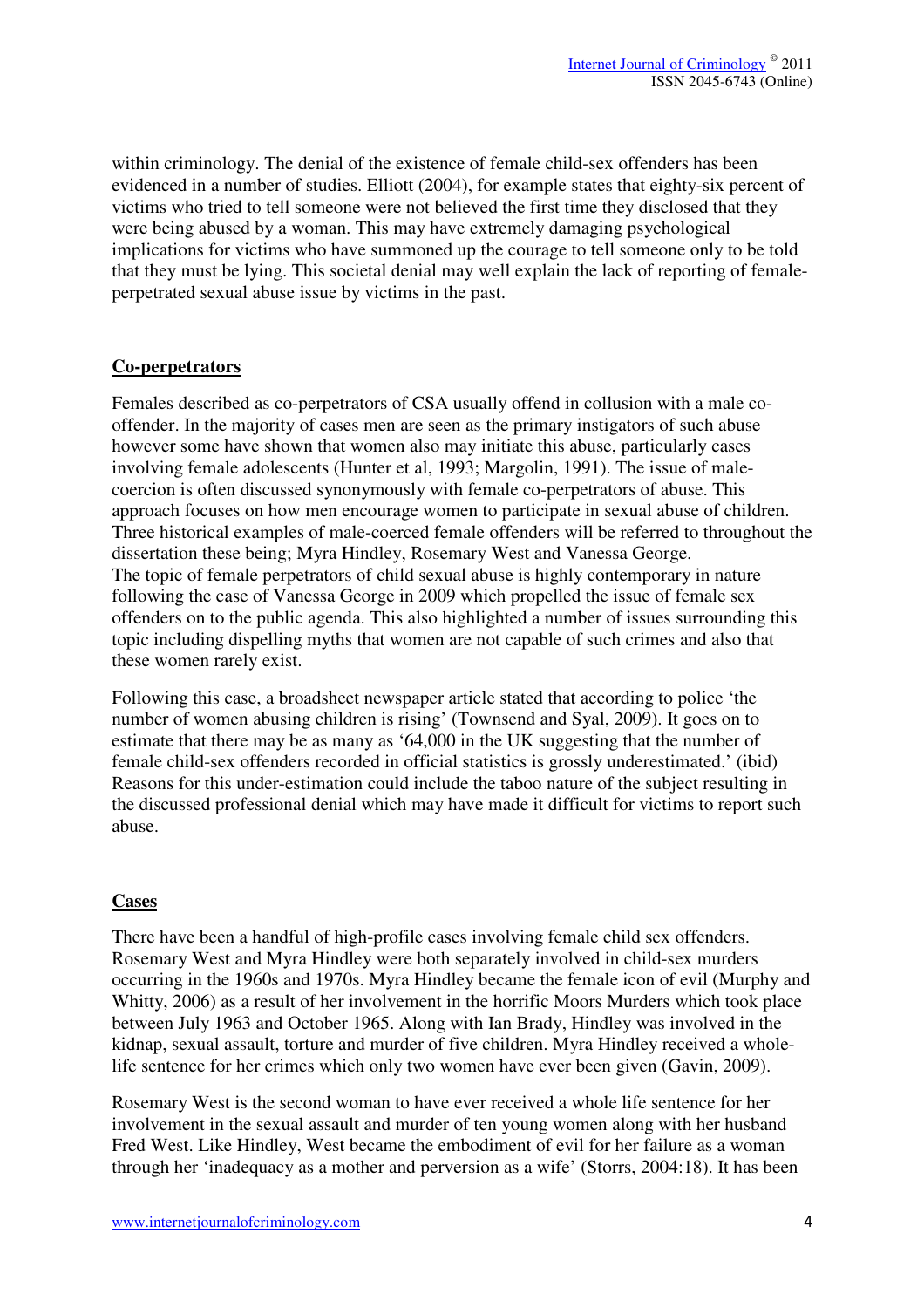widely documented that Rosemary West had a dysfunctional sexual history with suggestions that she herself was a victim of sexual abuse as a child. Her experience of being sexually abused as a child may give weight to the 'cycle of abuse theory' given to explain female perpetrators of child sexual abuse which will be explored further in the next chapter of the dissertation. It is important to state that although both cases involved both male and female offenders it is the women in these cases who the media and the public were and remain fascinated with.

This prolonged media and public fascination with these women is likely the result of their perceived failure as women and in the case of Rosemary West her failure as a mother. This failure is evidenced in many peoples' minds in relation to their inability to protect the children who they were involved in abusing and murdering. The notion of female perpetrators of child sexual abuse having failed their gender-role expectations may help explain why it is that cases of female sex offending stir up such emotive responses from the public. However these expectations are largely based on the stereotypical assumption that women are somehow innately caring and maternal towards children.

More recently was the case of Vanessa George in 2009, a nursery worker at Little Ted's Nursery in Plymouth. She was convicted of sexually abusing nursery children in her care. It is this case that highlights the use of the Internet in child sex offending as George became part of an online paedophile ring. It was on a social networking site that she came into contact with Colin Blanchard who introduced her to three other women he had met online who all became involved in the case these were; Angela Allen, Tracy Lyons and Tracy Dawber. All of these individuals encouraged each other to commit acts of sexual abuse on children and had graphic online conversations of CSA.

# **Role of the Internet**

 Officials believe that the Internet is facilitating the growth in the number of sex abusers of children (Brennan, 2006). This may be one of the reasons which explain why police believe that the number of female sex abusers of children is increasing. The Internet is therefore a key component to exploring increases in female perpetrators of child sexual abuse and will be explored in detail in the latter part of the research project. The issue of whether technology is driving cases in female paedophilia will be discussed or whether it is the case that paedophiles would offend regardless of access to technology.

Having set the issue of female sex offenders within its wider context the following chapter will provide an explanation of the methodology used to carry out the study.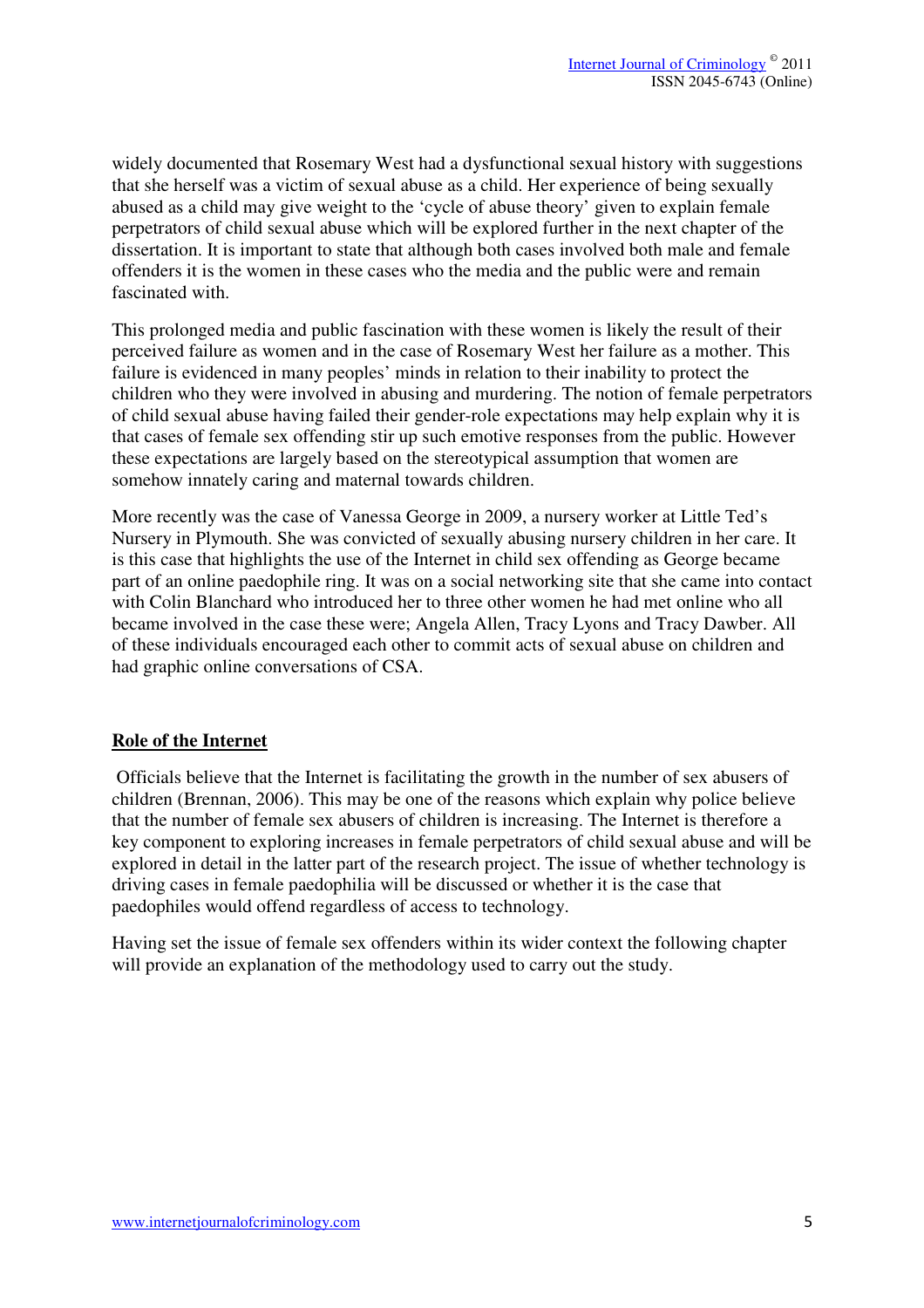### **Chapter Two - Methodology**

This research project will be utilising secondary research as the sole method of gathering information. It will involve the undertaking of library-based research in an attempt to conduct a critical analysis of existing literature on the topic. It would have been possible to choose primary research which would have taken the form of interviews however this was not chosen for a number of reasons.

 Firstly given the highly sensitive nature of the topic, gaining access to victims and offenders of child sexual abuse would have been extremely difficult along with the potential issue of continued renegotiation of access throughout the research stage (Noaks and Wincup, 2004). Given its highly sensitive nature it is very probable to assume that this method of research would not have been given ethical clearance by the university ethics committee. Even if the research project had been granted ethical approval the fact that there are only a small number of female perpetrators of CSA in custody meant that it would not have been logistically possible for an undergraduate student to access these women in the short time period given for undertaking of research.

A further potential challenge that may have arisen should primary research have been carried out would have been the nature of the offences committed. The researcher may have had to listen to graphic accounts of women's sexual offences. This may have caused the researcher and participant to feel uncomfortable which is not ethically permitted (Blagden and Pemberton, 2010).

 In choosing to conduct library-based research the methodological problems of primary research discussed have been successfully overcome. As well as being able to avoid the problems attributed to primary research there are several further advantages in choosing to carry out library-based research.

Firstly, it allows access to good quality data for a small fraction of the resources involved in primary research (Bryman, 2004:54). It is both less time-consuming and is less expensive as it does not involve the travelling and administration costs which primary research may have generated.

An additional advantage in selecting library-based research is the access to published academic sources such as books and journal articles. The researcher can be assured that the information in these sources has been deemed credible and relevant to the realm of criminology given that they are often peer-reviewed. In looking at this material the researcher is able to view the historical context of female sexual offending. This would not have been possible from conducting primary research alone as here the researcher would have been using one sample or group for analysis.

A final advantage of using library-based research is that the researcher is able to become familiar with the information which in turn may help increase the credibility of the final dissertation (Sarantakos, 2005). This is possible due to the fact that the researcher is able to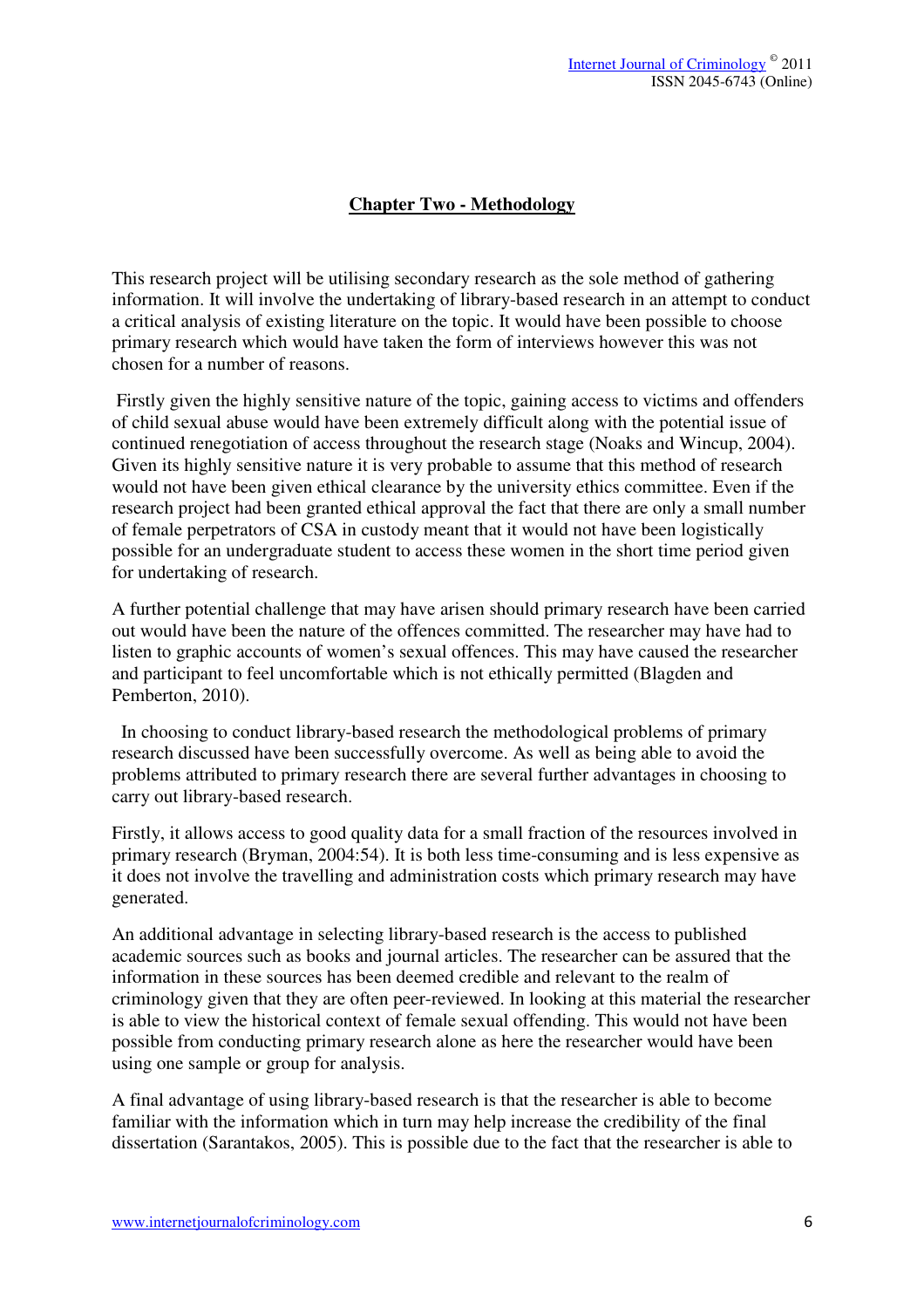develop knowledge of the wider background of the chosen topic. Furthermore the researcher can be made fully aware of the key terms and academic terminology used within the sources.

Having discussed the advantages of library-based research it is also important to explore its limitations. Having conducted a literary search into the area of female perpetrators of child sexual abuse it has become apparent that fairly little attention has been given to this issue in the literature in comparison with other criminological issues. This therefore requires a more extensive search for literature and reliance on inter-library loans of which undergraduates are given 15 for their final year. Given this restriction the researcher must be selective in choosing which sources to request (Jupp et al, 2003) Also, to aid the amount of literature that could be used in the Internet chapter of the dissertation male and female offending online was considered. Here one had to ensure however that male theories and explanations are not inaccurately generalised to being applicable to female sex offenders.

A further limitation of using library-based research is that there is the danger that this research project will simply be repeating the existing data and fail to find any new or original contributions to the topic. In an attempt to overcome this, the dissertation will examine the very contemporary element of Internet use and how it may be causing the number of female child sex offenders to rise.

It appears that no research has been published on the issue of the Internet with regards to female sex offenders, therefore by exploring this area the researcher hopes to fulfil the desired requirement of originality within the research project. By looking at a number of studies conducted into child sex offenders and the Internet, the researcher aims to be able to speculate what it is about the online world that could be causing more women to sexually offend against children.

When trying to find literature based on the Vanessa George case, the researcher had to rely on newspaper articles as the main source of data. This is due to the fact that the case is so recent that little if any academic work has been published on this case. In order to ensure the reliability of the newspaper articles, the researcher used articles from a number of newspapers. Bell highlights the importance of using reliable sources in data collection to improve the validity of a piece of work (Bell, 2007).

Having explored the central issue of the study within a wider context in chapter one and stating which methodological approach was used, the first main chapter will now be discussed. This shall examine the theoretical explanations put forward in an attempt to explain female child-sex offending. This is important as in understanding why females commit such acts may help give treatment professionals a way of working with such offenders. As yet there is no sex offender treatment programme established for women, only for male offenders. This needs to change if we are to help prevent further victims of abuse. The current format of treating female sex offenders is basic and 'adopts a cognitive behavioural approach little different to the methods used with male offenders' (Freel, 1995:35).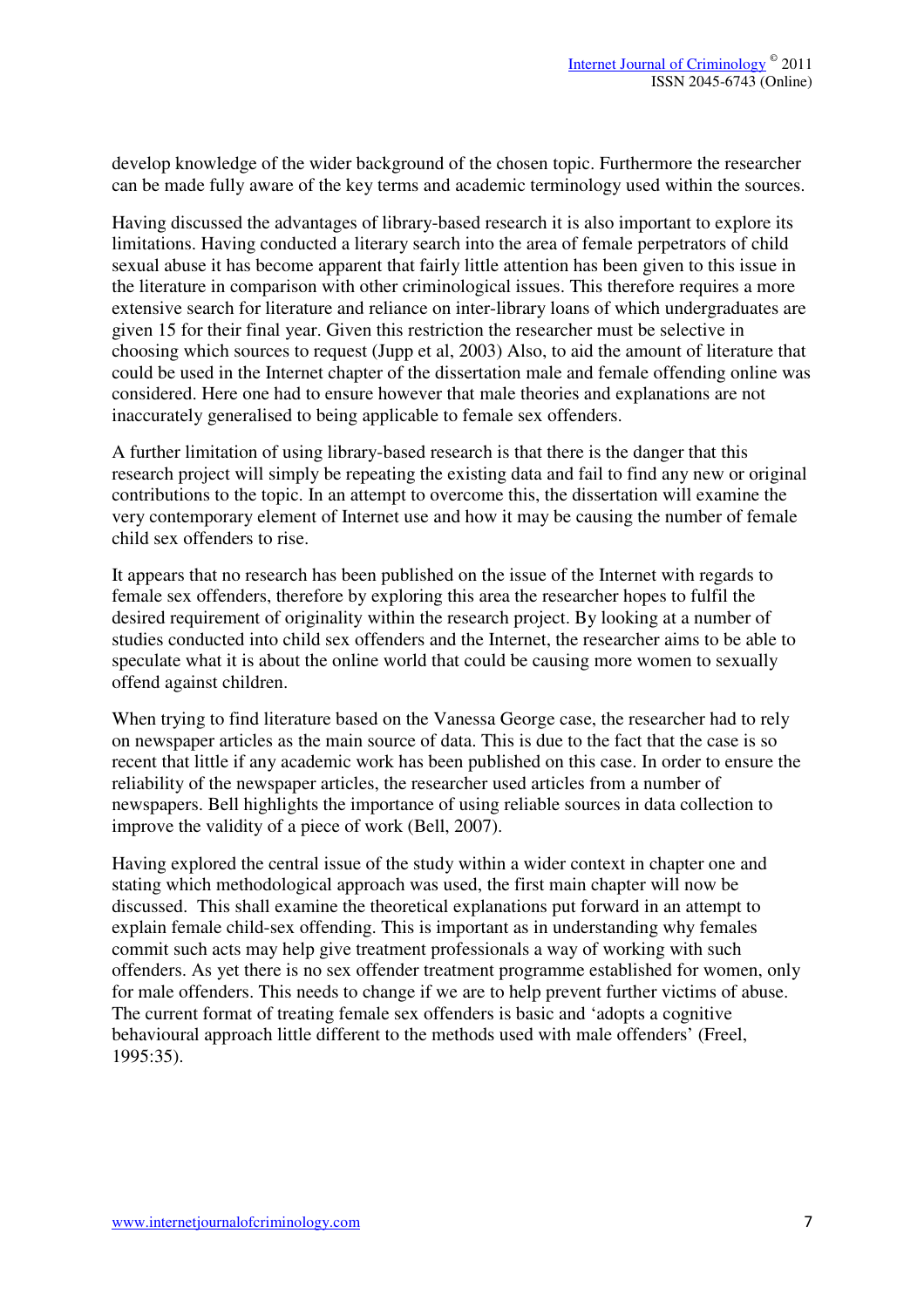# **Chapter Three - Theories of Female Child Sex Offending**

### **Cycle of Abuse**

This theory explores how offending behaviour may be the result of abuse the offender suffered in childhood or adolescence. This theory, also referred to as the 'victim-to-offender cycle' (Boyd and Bromfield, 2006) emerged as a result of an article in 1962 by Kempe et al entitled 'Battered Child Syndrome' (ibid, 1962 cited in Boyd and Bromfield, 2006). It was in this article that perpetrators of physical abuse who offended against their children were found to have also been the victims of physical abuse at the hands of their parents in childhood (Kempe et al, 1962).

This approach which initially examined prior victimisation of perpetrators of physical abuse has since been widened and utilised to explain sexual offending against children. One of the ways in which cycle of abuse theory explains sexual offending against children gives reference to social learning theory. Children's experience of primary socialisation is central to this theory and demonstrates that children learn certain behaviours, including deviant behaviour from observational learning within their environment (Bandura, 1969). Having experienced sexual contact with adults as children, these individuals may have learnt that this is an appropriate way to behave thus increasing the chances for victims of CSA to become perpetrators.

However, putting forward this notion may facilitate the occurrence of dangerous inferences being made about all victims of CSA. Some may believe that all victims will automatically become abusers themselves. This could in turn create unsympathetic attitudes towards victims of sexual abuse or indeed their families. It is therefore necessary not to imply a direct causal relationship between the two variables, as a number of studies have found that the majority of victims of CSA do not go on to offend in later life. An example of this finding is demonstrated by Campbell et al in 2001 who conducted a retrospective review of 843 patients receiving forensic psychotherapy. They found that of female perpetrators of CSA only one reported prior victimisation in childhood. For male perpetrators the rate was higher, with 35 percent of perpetrators reporting sexual abuse as a child. Whilst supporting the notion that not all victims of CSA will become perpetrators this finding also infers that male victims of child sex abuse are in some way more likely to become abusers than females (ibid, 2001).

One reason which may explain this could be that females are generally considered to internalise their emotions, directing any aggression or frustration inwards and attack themselves. The psychological implications of being a victim of child abuse may lead some women to engage in self-destructive behaviour. This is evident in studies of female prisons where self-harm and suicide attempts are higher than in men's prisons. For example in 2009, one in three female prisoners self-harmed compared to fewer than one in ten male prisoners (Ministry of Justice, 2010). It appears that men are more likely to project their emotions externally, on to others in the form of aggressive behaviour which in the case of victims of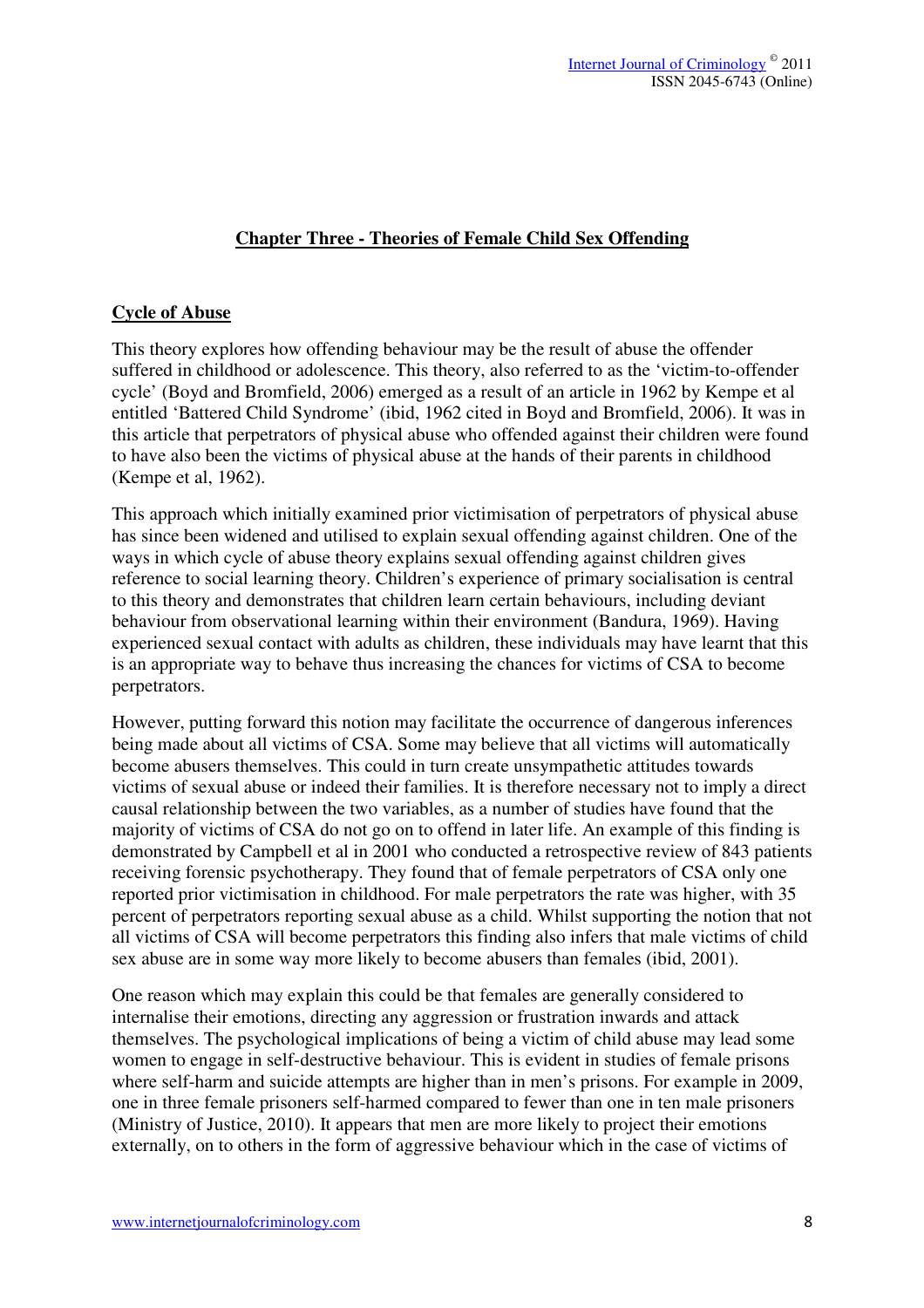child sexual abuse may lead a proportion of male victims to offend against children (Carmen, et al 1984).

Furthermore, research has shown that being the victim of a female abuser has a more damaging effect on victims. A number of studies have shown in cases involving both a male and female abuser, victims report that the abuse inflicted by a woman was much more distressing (Denov, 2004). This increased psychological effect could mean that these victims are more damaged and are therefore at a higher risk of offending themselves.

Despite the cycle of abuse theory providing a reasoned explanation for why some women may commit CSA there still exists one problem. This being that given that this theory is well publicised there is the potential danger that some female offenders could report previous abuse to professionals in order to evoke a degree of sympathy and perhaps slightly better treatment compared to predatory perpetrators with no prior victimisation experience (Matthews et al, 1989). If this were found to be common this theory may lose its credibility.

### **Male Coercion**

In all three of the high-profile cases discussed in the background chapter to this research project there is a mutual denominator, a male co-perpetrator. In the 1980s feminists discussed the influence of male dominance and coercion to explain why in the cases where a female offender is identified, most women victimise children in conjunction with a male accomplice (Grayston and DeLuca, 1999). Matthews et al state that female co-perpetrators can be separated into being either passive or active abusers (ibid, 1991).

 Passive offenders are described as being women who are aware of the abuse but who do not intervene and prevent it from occurring. It is necessary to point out a methodological flaw of a number of earlier studies of women offenders who did not separate them into the two categories, thus creating the misleading impression that all women described as co-offenders in these studies physically committed abuse themselves (Finkelhor, 1984). This type of female offender also includes those who obtain potential victims for their male accomplices (Green and Kaplan, 1994: 960).

On the other hand active female offenders who are argued to be in the minority are those who physically engage in sexually abusing children. Vanessa George is an example of an active co-abuser who sexually abused children in her care. However, it is necessary to point out that she also displayed characteristics of a passive offender by agreeing to find children for Blanchard to abuse. This may demonstrate an overlap between the two types of female coperpetrators which may create theoretical and methodological issues for future research.

There are a number of explanations for female co-abusers engage in CSA which include the manipulation of women by male perpetrators. When exploring male perpetrated sexual abuse writers tend to explore the sexually deviant thoughts of the perpetrator, however when looking at women committing the same crime this is not the focus. For example, in one study by McCarty it was found that none of the female perpetrators of CSA demonstrated a primary sexual interest in children (ibid, 1986). This implies that other motivations such as the manipulation of women by male perpetrators could lead them to passively or actively engage in this horrific form of abuse.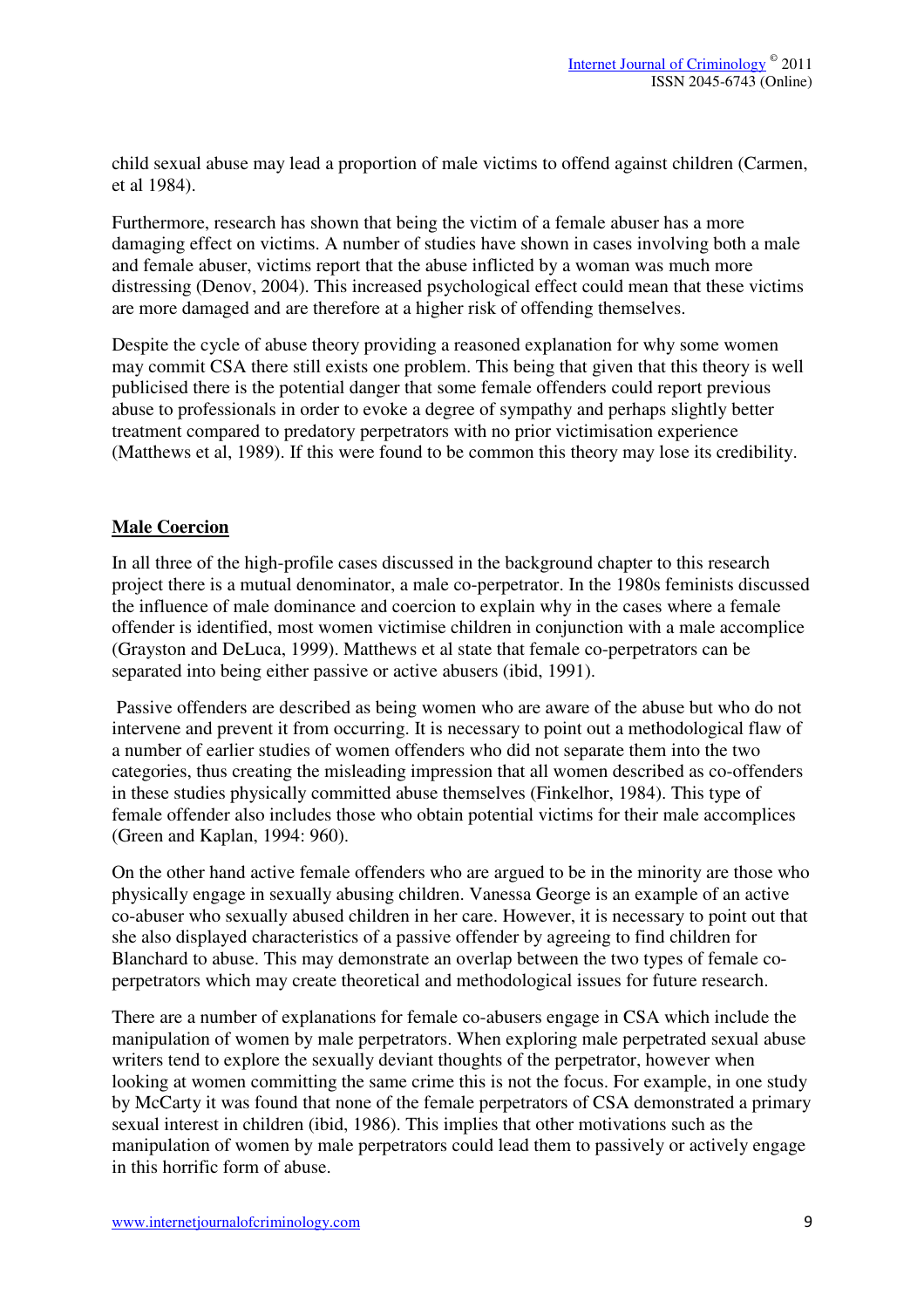An example of a manipulative male co-offender is Colin Blanchard, who is described as having a 'svengali-like influence' (Morris, 2011) upon the women involved with CSA. This description provokes connotations of male-dominance thus succinctly giving weight to the theory of male coercion. Furthermore in his summing up on Blanchard's trial Mr Justice Royce stated that 'Even though, once drawn in by you, they played a full part.... if there is a predator in this, it is undoubtedly you' (Mr.Justice Royce, 2010). This demonstrates the authenticity of the theory of male-coercion in these cases. Blanchard's role could be seen to be similar to that of Ian Brady. The issue of the influence of dominant male perpetrators will be revisited in chapter six.

In further efforts to explain male-coercion theory the importance of women's emotional dependence on male co-perpetrators is highlighted (McCarty, 1986). This may cause some women to go along with the abuse for fear of losing their partner. However, emotional dependence has also been attributed to motivations for sole female perpetrators to commit CSA. This is argued to be of particular relevance in intra-familial abuse cases involving single mothers and their son**.** In this sense it is argued that women see treat their older children as surrogate intimate partners (Faller, 1987 cited in Lertherby et al, 2008:301).

Having explored the main theoretical explanations of female child sex offenders the next chapter shall examine media representations of three notorious child sex offenders; Myra Hindley, Rosemary West and Vanessa George. The chapter will give particular focus to the imagery and language used by various media reports in order to provide a historical context of how media reporting may have changed.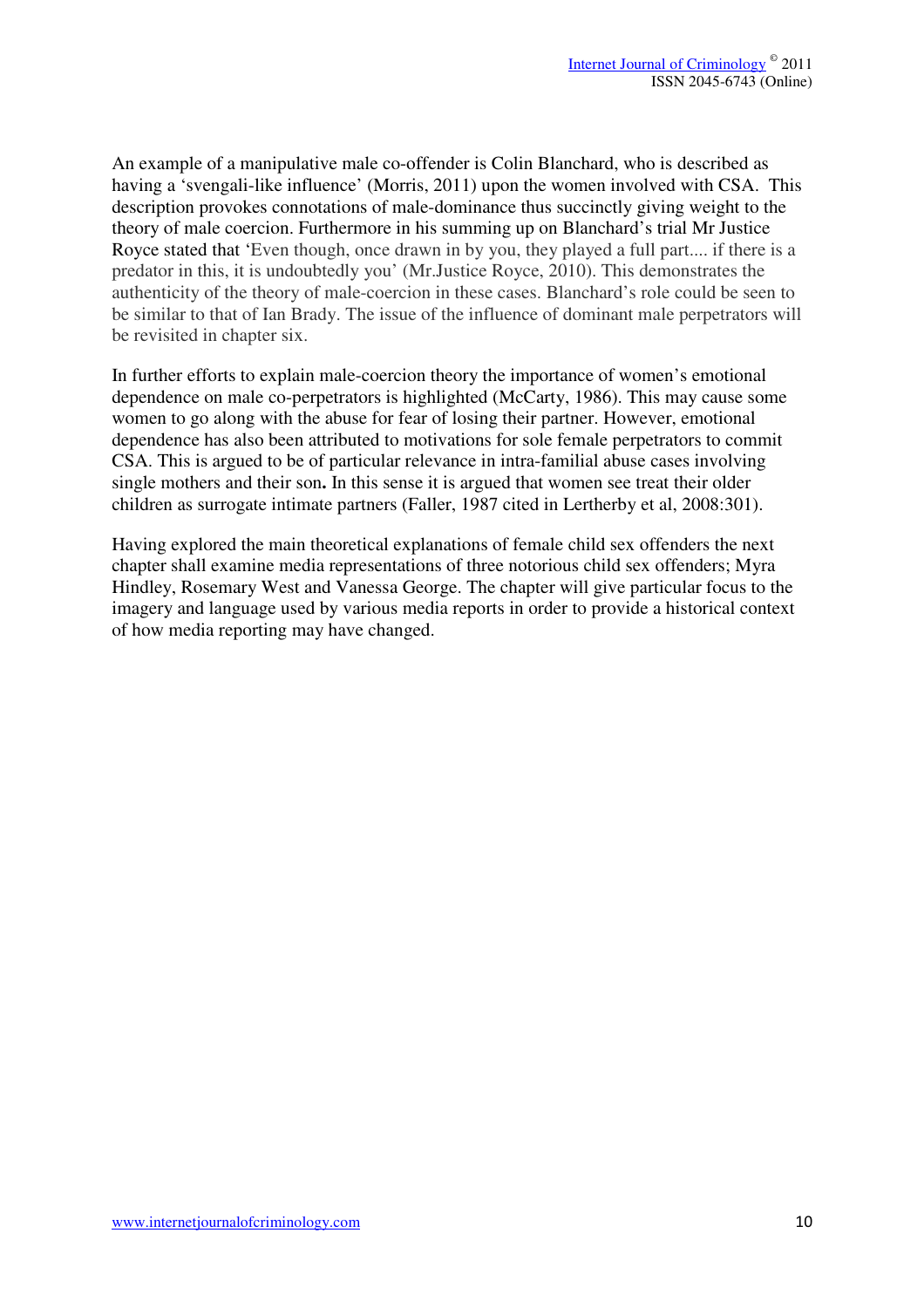# **Chapter Four - The Media and Female Child Sex Offenders**

The following chapter will explore media representations of three notorious female sex offenders; Myra Hindley, Rosemary West and Vanessa George. It will examine the imagery and language used in the news coverage of these women, exploring concepts including their demonisation by the media. It is important to point out that all three cases involved a male coperpetrator. Ian Brady was Myra Hindley's accomplice and Fred West was Rose West's cooffender as well as her husband. In the more recent case involving Vanessa George, Colin Blanchard was the one who encouraged George and the other women involved to sexually offend against children.

Despite the presence of a male perpetrator in all three cases, the majority of media attention was directed at the women in these cases. One of these reasons may be the discussed notion that women who offend in this way are seen to violate the traditional gender roles associated with women. Hindley and West, who were both involved with the sex murderers of many children, continue to evoke disgust and revulsion for their crimes as strongly today as when their crimes occurred.

The more recent case of Vanessa George once against thrust the issue of female sex offenders into the public spotlight and the same collective outrage as seen in the Hindley and West cases, was directed at the nursery worker who sexually abused children in her care. It emerged that there were three other women involved but the greatest amount of media attention was focused on Vanessa George. This may be as a result of her occupation which was to provide a safe environment for children and which she so strongly violated.

# **Myra Hindley**



Myra Hindley was the co-offender with Ian Brady and together they were responsible for the infamous Moors Murders which took place between 1963 and 1965. Their victims were all sexually abused before they were killed. It is stated that this was solely for 'Brady's sexual gratification' (Hawkins, 2010) thus implying that Hindley herself had no sexually deviant pathology towards children. This gives weight to the male-

coercion theory of explaining why women may sexually offend against children, to satisfy the illicit needs of their male co-perpetrators, rather than themselves.

Her image, which is displayed above, was used in many media reports of her crimes and was personified and depicted as the representation of feminine evil (Storrs, 2004). This image still carries these connotations today and also appears in modern stories involving Myra Hindley. Her expression is particularly cold and emotionless arguably making her appear almost masculine. Aggressive criminality is often viewed as typically masculine behaviour by the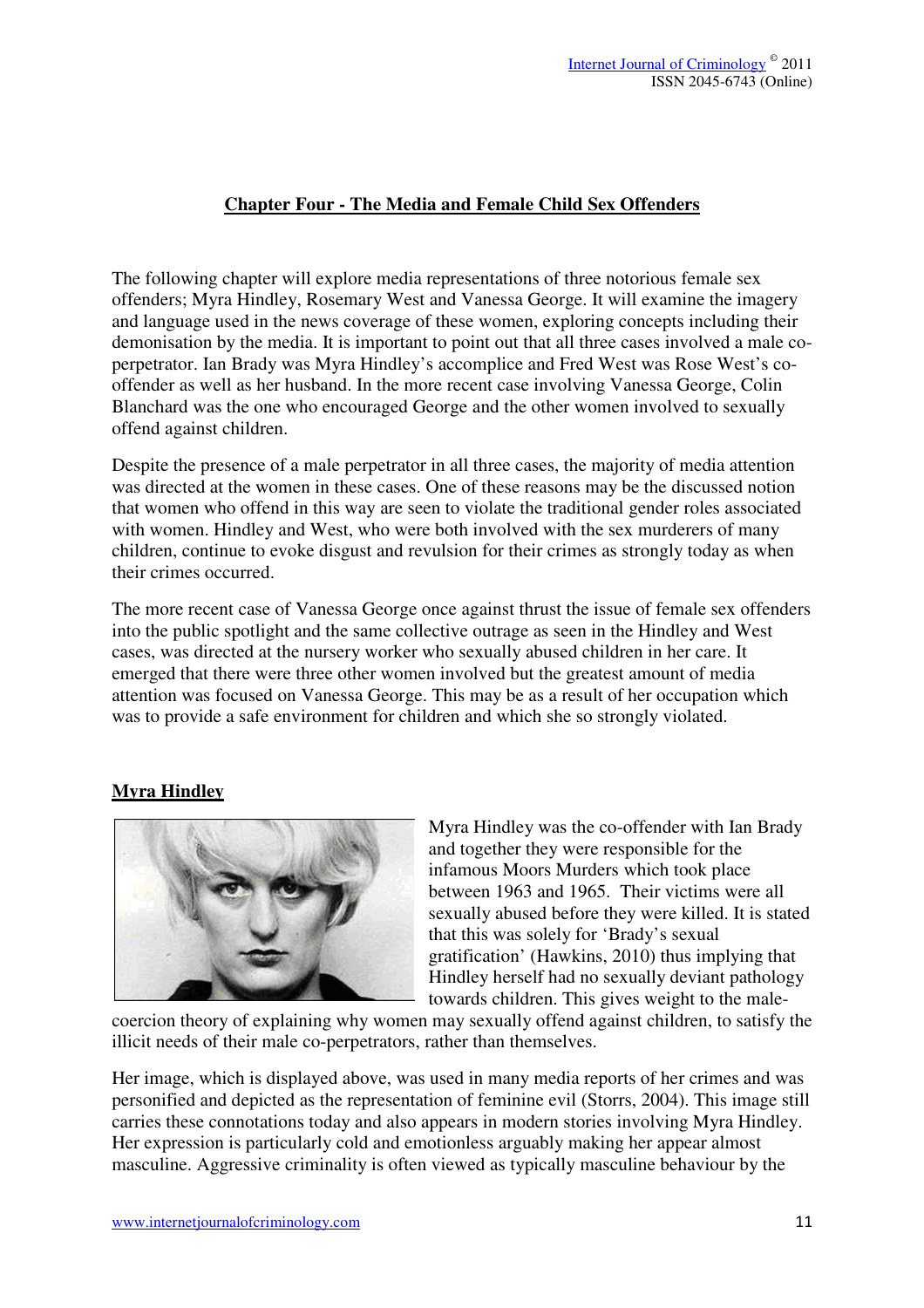media which may explain why this pictured was used (Scrapec, 1993). Furthermore society arguably more readily accepts that a man is capable of such vile offences against children whereas women are not. Therefore by using an image which makes Hindley appear masculine reflects this gendered notion.

Headlines described Hindley as a 'monster' (Sapsted and Bunyan, 2002) demonstrating her demonisation by the media and reflecting the public disgust that a woman could be involved in such horrific crimes. Rosemary West was another child-sex murderer who received a great deal of media attention.

### **Rosemary West**



Rosemary West was also a co-perpetrator with Fred West, her husband, and they were responsible for the torture, sexual abuse and murder of ten young women including Fred's own stepdaughter during the early 1990s. The murders were extremely graphic and it is believed that their victims were tied up, tortured, sexually abused before being mutilated and dismembered (Masters, 1997).

The tabloid media dubbed her the 'most depraved woman on earth' (Burn, 1996:154) however, unlike the case of the Moors

Murders they tended to more often use images of the Wests 'House of Horror' rather than West herself. Her image, as seen above, was used in many newspapers and is very different to Hindley's. Obviously the image is in colour, due to technological advances, but her face looks much softer than Hindley's, almost motherly. Her expression is also quite different and makes her look like a normal, everyday woman unlike the cold-faced image of Hindley. This image may have been used to communicate the shocking fact that a mother, who surely should have displayed maternal and protective feelings towards children, committed such atrocious acts of violence (Hawkins, 2010).

Her failure to do so may explain why she like Hindley, was described as an 'evil monster' by journalists in press reports of her crimes (Berrington and Honkatukia, 2002). This illustrates the demonization of these women who are considered as inhuman by both media and wider society.

West was sexually abused herself in childhood which gives weight to the cycle of abuse theory discussed earlier in chapter three (Masters, 1997). However this is not an aspect which the media were concerned with, perhaps due to the fact that it would have given her an element of victim status and may have negated somewhat from the vile nature of her actions.

One element of Rose West's life which the media did focus on however was that Rose West was bi-sexual and this was commented upon widely within the media. The media's focus on her sexuality throughout was arguably an attempt to further add to her existing moral corruption. Headlines about Rose West such as 'Lesbian tells of violent sex sessions' (Bennett, 1995), told of how Rose West was sexually aggressive. Publishing stories such as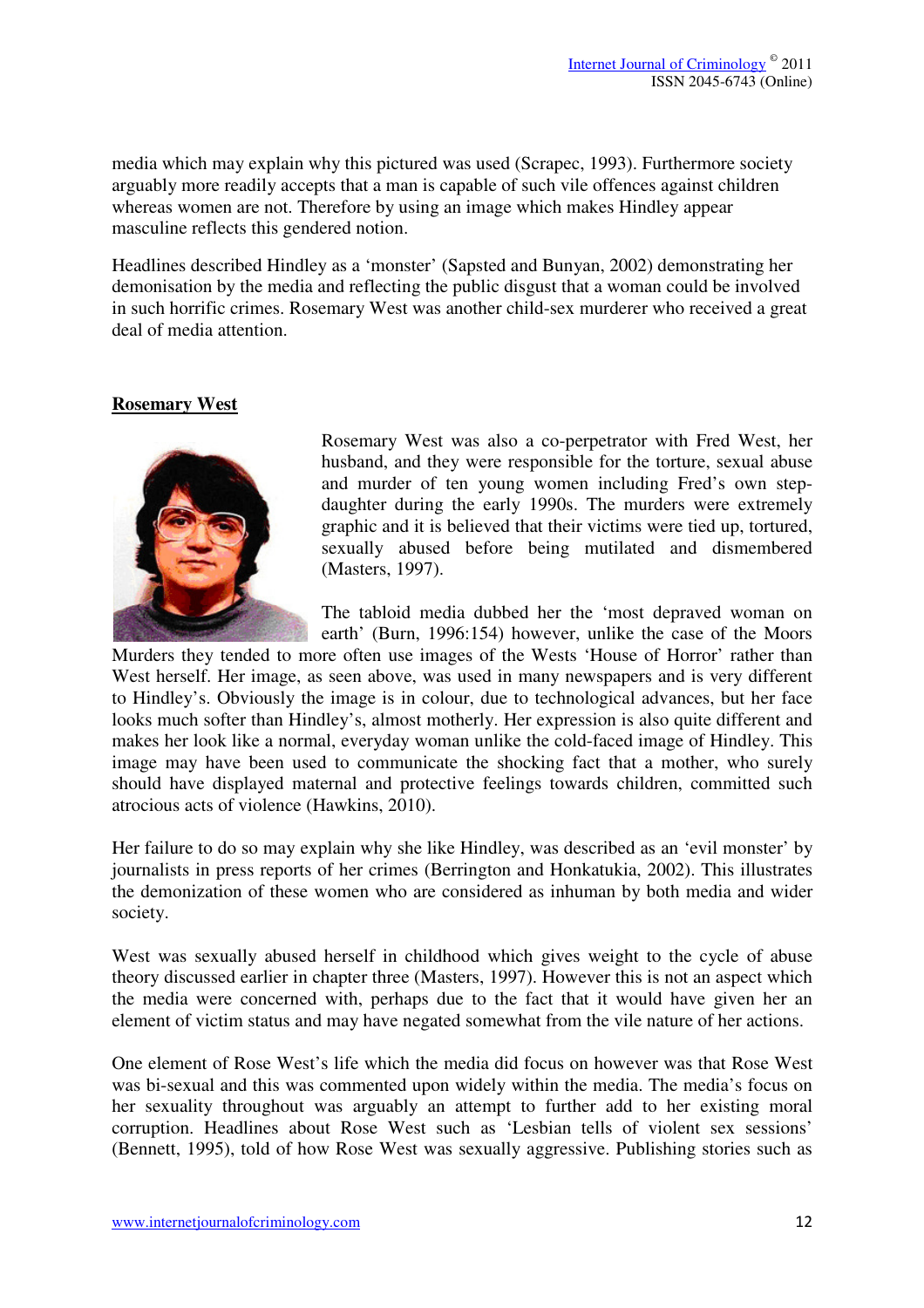these allowed the media to build up a profile of Rose West in the public's mind of a morally corrupt and dangerous woman.

As mentioned, media attention was primarily directed at Rose West and not Fred. One reason for this may be because of the fact that Rose was a woman and she was almost 'doubly deviant' for failing her gender expectations as well as failing to obey the law. Another reason put forward to explain this could be the fact that only Rose stood trial for the murders. Fred West committed suicide before their trial took place and so Rose was left as the only defendant of the case. The majority of reporting was therefore not surprisingly directed at Rose as the public only had one person to hold accountable in a court of law (Winter, 2009). Even so it is likely that she would still have received the majority of media attention as Myra Hindley did.

Media reports of Rose West clearly demonstrate how women who commit these sorts of offences against children provoke such an emotive response compared to their male counterparts.

### **Vanessa George**



Image (a) Vanessa George Image (b) Vanessa George

In December 2009, Vanessa George was given an indeterminate prison sentence for sexually abusing children at the nursery where she worked in Plymouth (Harris and Salkeld, 2009). It is not known how many children she abused but this case bought, once again to the public's attention the topic of female perpetrators of CSA.

The case was unlike that of Hindley or West with regards to the imagery that was used by the media. In many stories about George, a wide range of images were used, some showing her to look like an ordinary women. This may have been to send out the message that unlike the existing male stereotypical preconception that a male child sex offender has a certain appearance, there exists no 'ideal type' for a female abuser. This may be due to the rarity of such cases where women are perpetrators of CSA.

On the other hand the use of the juxtaposition of these contrasting images may make readers re-assess how they view others in their everyday life. This may be in that someone who appears to be a friendly nursery nurse is in fact capable of such depravity against children whom she was supposed to protect. It also calls into question the way in which we trust people such as nursery and school staff who have legitimate access to children. The violation of trust by perpetrators such as nursery teachers such as Vanessa George makes it more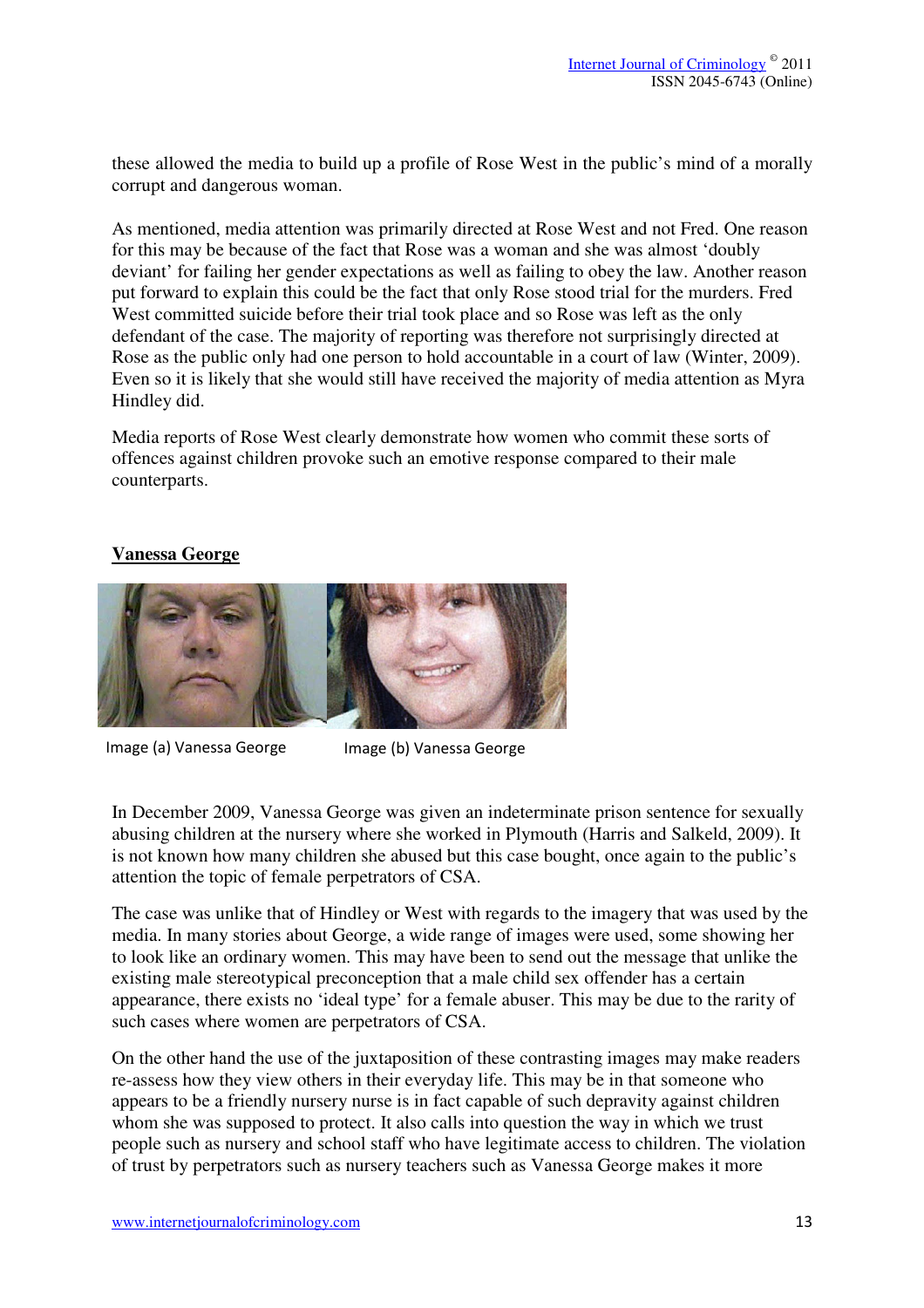shocking when such cases are reported in the press. As a society we take for granted that our children are being handed over to staff in nurseries and schools and that these people will look after our children and keep them safe.

Similarly to the other two cases discussed, the majority of media focus was given to George and the other women involved in the case. Reports involving Vanessa George frequently graced the front pages of many national newspapers, for example when she appeared in court for her sentencing. On the other hand, when Colin Blanchard, the main perpetrator who was the link to all of the women involved, was sentenced it appeared in a small article on the BBC Manchester online news page (BBC News, 2011).

# **Moral Panic**

In discussing the media and their representations of female sex offenders it is important to briefly consider the purpose of the media's reporting of such crimes. One advantage is that it is able to perform an educative role thus raising public awareness in an attempt to allow parents to better safeguard their children. Through the medium of the media, important messages can be sent out to a larger audience than would be reached through leaflets or discussion groups. This is one clear benefit of the media reporting sex crimes.

On the other hand, there is the risk that extensive media coverage of one issue can lead to the development of a moral panic. An example of this can be seen in the case of James Bugler who was abducted and horrifically murdered by two ten-year old boys, Robert Thompson and John Venables.

It was during media reporting of this case that it was stated the boys had watched Childs Play 3 and that they had re-enacted some of the scenes from this horror film. This led some to believe that if children watch violent films this would make them become violent individuals. This is an example of how a moral panic can ensue following the media's reporting of all types of crime. However, many dispute this and do not believe that watching a violent film on its own will necessarily lead to that person becoming violent; other factors must be taken into account (Buckingham, 2001).

In light of the most recent case involving Vanessa George who was a nursery worker, the subsequent media attention has arguably made people look at women in a different way, especially those working closely with children. The public may be starting to become as wary of females, as they are males, in relation to their capacity to sexually offend against children. This may lead to calls for tighter security checks on childcare staff and increased surveillance in nurseries. This may be one of the real-world consequences of the moral panic.

This case highlighted the contemporary issue of the Internet which this study argues requires further exploration. Its link between child pornography is well published which the following chapter will begin by discussing. However what also requires consideration is to determine what it is about the Internet specifically which can lead to women like Vanessa George engaging in CSA in the way that she did.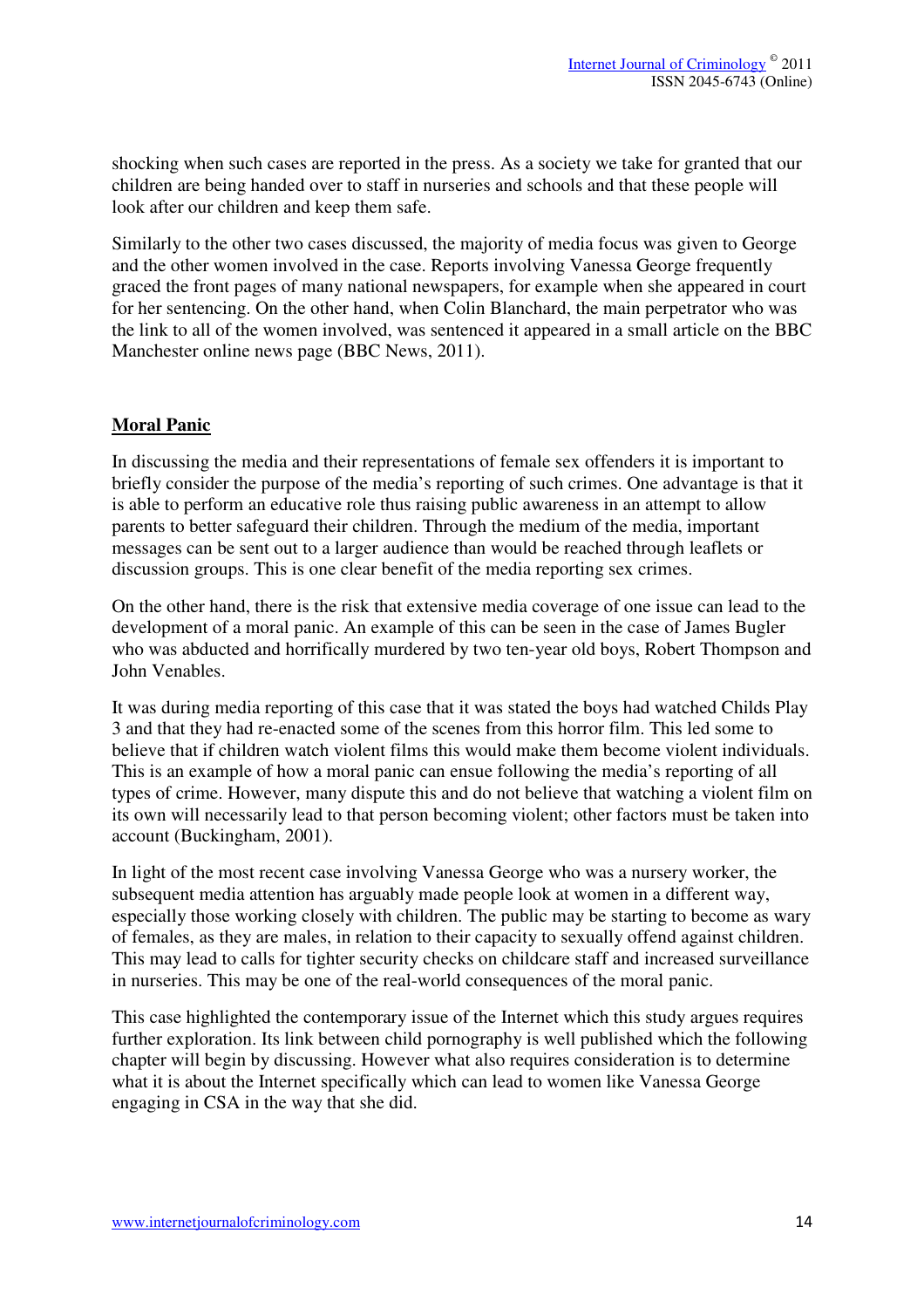### **Chapter Five - Sex offending and the Internet**

It has been argued that the Internet has facilitated the formation of a new category of sex offender, 'the Internet sex offender' (Sheldon and Howitt, 2007:1). There are many ways that the Internet can be utilised for sexual means. It is important to state that the Internet can be used for non-deviant sexual means. For example, it may allow those from the gay community to communicate with one another (Cooper and Sportolari, 1997). Chat rooms are one of the modes of the Internet used by individuals to contact others from all over the world who possess common interests. Despite the fact that the Internet will not solely be used for negative sexual purposes, there is the possibility for deviant interests to be validated and encouraged if like minded users associate via this mode of communication.

#### **Child Pornography**

One of the most documented ways sex offenders misuse the Internet is to access and download child pornography. Accessing child pornography is argued to be a key factor in the development of sexual offending, with 40 percent of those arrested for accessing pornographic images of children also found to have sexually abused children (Wolak et al, 2005 cited in Jewkes, 2007). However, there is a controversial, conflicting argument put forward that online child pornography may actually prevent offenders carrying out contact offences on children. Holmes et al stated that they expected to see the 'emergence of offenders for whom there has been no direct contact with children, and whose crimes are exclusively related to the Internet' (ibid, 1998 cited in Calder, 2004).

 Due to the many arguments surrounding this area and whether it has a direct causation in relation to contact offences, it is important to discuss the role of the Internet in facilitating access to these images. This chapter will then look at other ways in which sex offenders may become physical perpetrators of CSA as a result of using the Internet. Here the Vanessa George case will also be explored, looking at the potential reasons why the Internet may have led her to contact offending.

#### **Definitions**

Compared to the pre-Internet era it is argued that the Internet has caused more people to access and view such images (Carr, 2004). The term child pornography itself is problematic in terms of that what it may encompass due to its cultural specificity. For example, in Denmark child pornography was decriminalised in 1969. Therefore its definition would not have included the illegality of such material as it would have in other countries during that time. It was recriminalised in the 1980s in Denmark however it has been suggested that many of the images which are in circulation on the Internet are in fact images which were developed during this period of decriminalisation.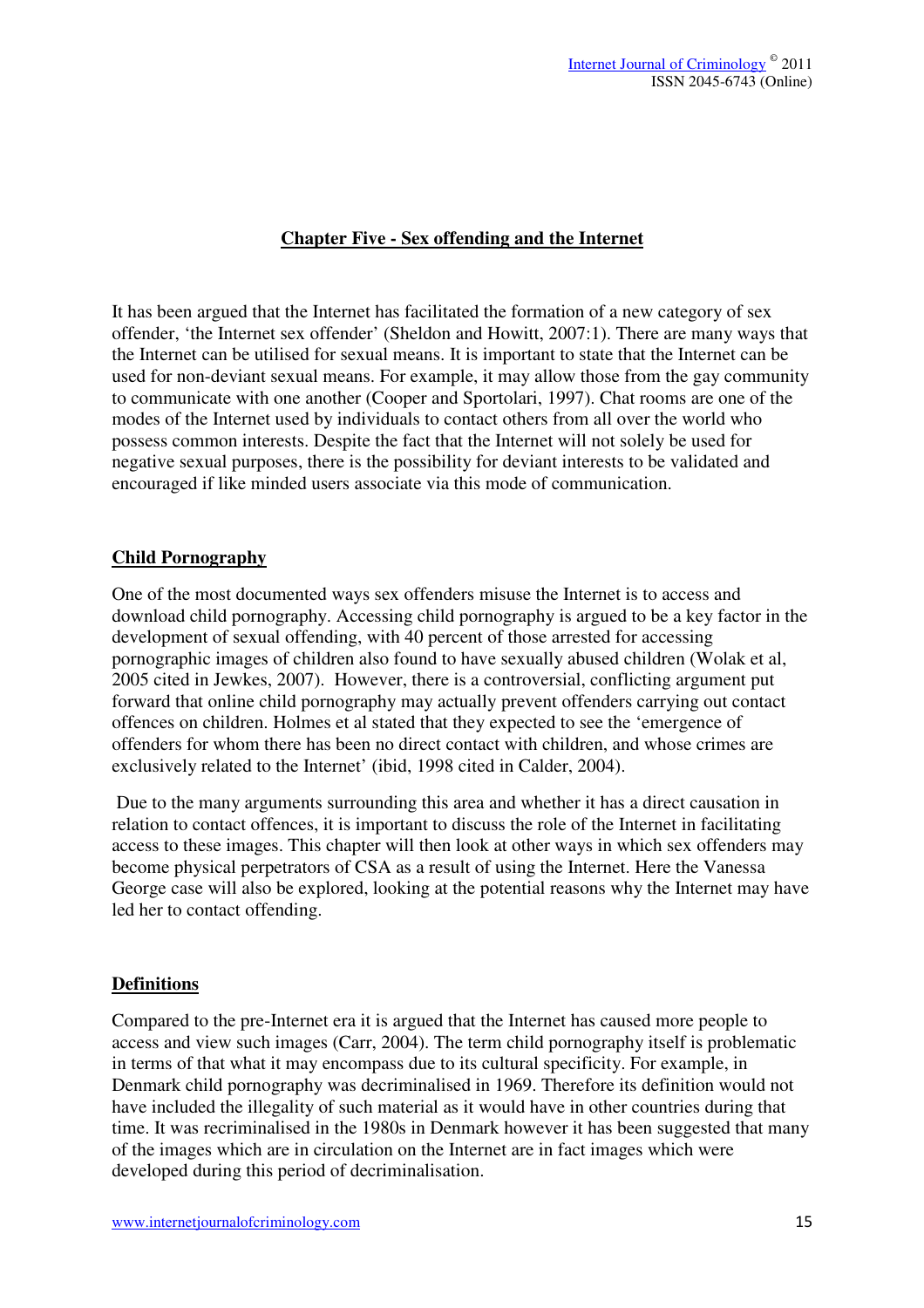The term 'Internet sex offending' can include a variety of behaviours all involving child pornography, from trading to producing such images (Jewkes and Yar, 2009). With the technological development of the Internet some argue that this led to the increase in the quantity of this material. However others believe that the quantity may not have increased but that it is now more widely available and that many images are copied (O'Donnell and Milner, 2007). The vast amount of images in circulation makes policing this issue very complex as many sites have restricted access or have specific codes and passwords which must be entered before visiting a site or downloading an image. However, one way in which offenders are tracked down is through their credit card details as often offenders will have used these in order to access illegal sites. Some users may believe that in downloading images of children they are not actually committing CSA as they are not physically abusing a child. However, one must consider the victims in these images which Internet sex offenders view.

### **How important is technology?**

On the other hand, others may argue that technology is irrelevant in the occurrence of sex offending and that if someone is going to sexually offend against children it will happen with or without the involvement of the Internet. This argument however does not correspond to the case of Vanessa George where, without use of the Internet the crimes could not have occurred in the manner in which they did. Colin Blanchard would not have encountered the women who he did not know and who were from all areas of the country that he then encouraged to sexually offend against children. Apart from one of the four women involved, the first time he and the other women came into physical contact was in the court when their trial took place. This begs the question as to whether the Internet may in fact be driving contact offences of CSA, even for those who do not display a prior sexual interest in children (Carr, 2004).

### **Characteristics of the Internet**

This chapter will now discuss how the specific characteristics of the Internet may lead some females to engage in CSA. Three key and unique aspects of the Internet are that it is both accessible and affordable whilst also having the crucial component of allowing users to be comparatively anonymous (Quayle and Taylor, 2005). Demetriou and Silke (2003) illustrate how the anonymous element of the Internet, along with the availability of deviant content, has the potential to facilitate a high level of illegal online activity. They set up a game site advertising free games but also a fake link to hardcore porn and they found that more people clicked on the hardcore porn link than the free games (ibid, 2003 cited in O'Donnell and Milner, 2007).

The degree of anonymity afforded to the Internet may evoke a false sense of security within individuals causing them to say and do things in the 'virtual world' that they would not do in reality. This is known as the 'Mardi Gras phenomenon' (Fowler, 1997 cited in Gillespie 2000:47), a term often utilised by psychologists. In this case it describes how Internet users feel that they are wearing a mask thus allowing them to act incognito. Users are able to assume a variety of online personalities including deviant ones, as they do not have to fear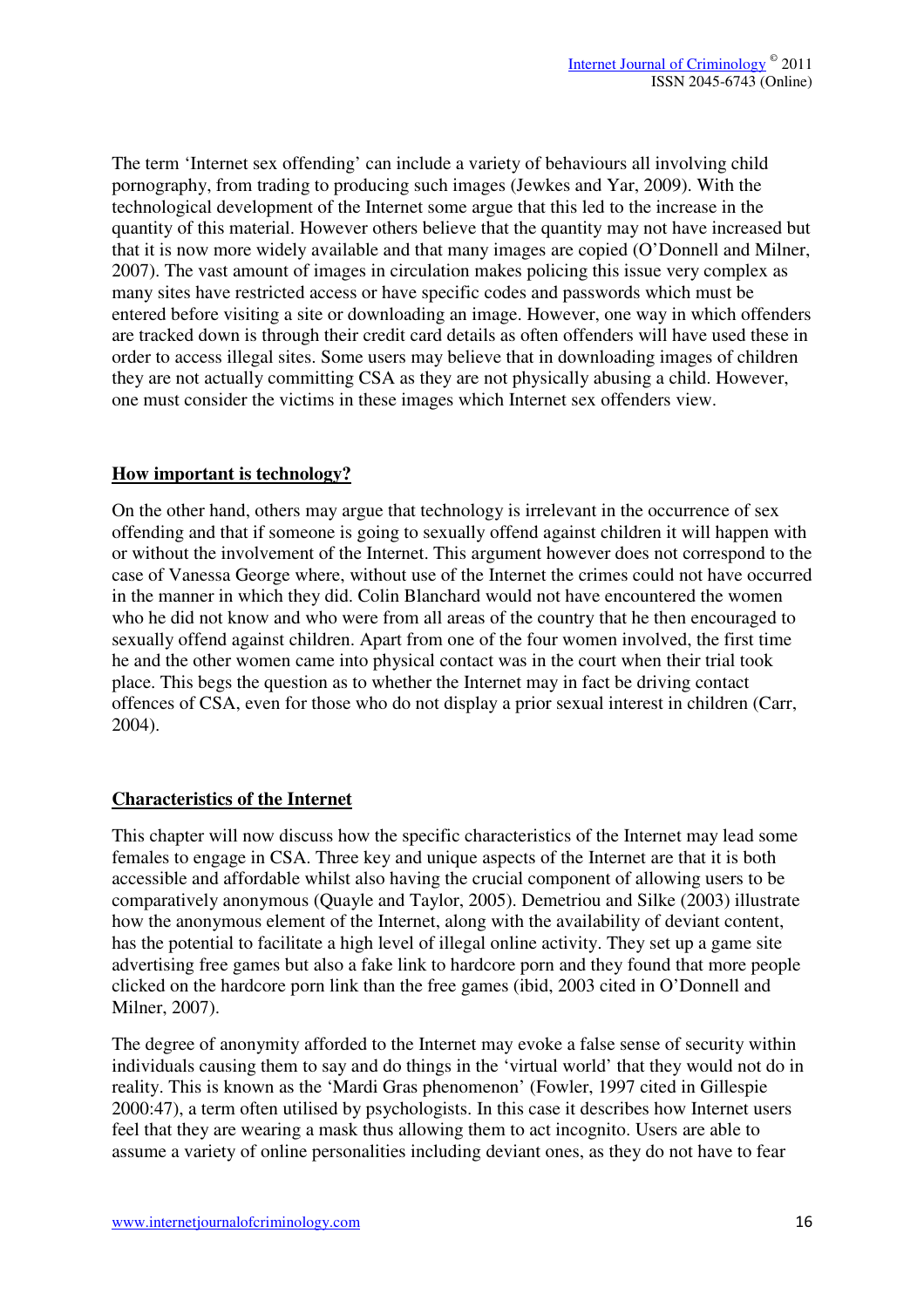the same reprisal as they may do should they act in such a way in daily life. In addition, online they will be connected to other users with similar interests.

However, the case of Colin Blanchard questions this phenomenon as the women did not solely indulge his deviant requests online, through chat room conversations, but they became perpetrators of CSA in reality in their offline worlds. Many may find the reasons for the women's compliance incomprehensible however it is important to consider how the Internet may have driven this extreme form of deviance.

One argument put forward is that the Internet helps to fulfil the emotional needs of some women (Quayle et al, 2005). Women who are unhappy or feel neglected by their partner may strike up online relationships with the opposite sex to boost their self-esteem and to seek the attention they need in their offline world. This could subsequently lead some people to become dependent on the person within their online community who is increasing their selfconfidence. In order to maintain the relationship some women may go along with the person's requests, as in the case of Vanessa George. She is described as becoming 'obsessed with Colin Blanchard' (Morris, 2011:1) which may partially explain why she went indulged his vile requests for her to sexually abuse children in her care. This explanation however, does not absolve George of any responsibility for her actions by implying that her emotional vulnerability and subsequent online obsession with Blanchard caused her offending. She chose to take online conversations into her offline world and sexually offended against children.

 Many would argue that this indicates that George and the other women must have possessed a deviant pathology prior to their online exchanges with Blanchard. Others argue that Blanchard served as the 'catalyst which encouraged them to act out their deviant fantasies' (Carter and Morris, 2009). It is hard for the reasonable person to comprehend that online coercion alone would facilitate such crimes. However it is likely that George and the other women would have indulged whatever sick or illegal behaviours Blanchard requested as their obsession with him was so great.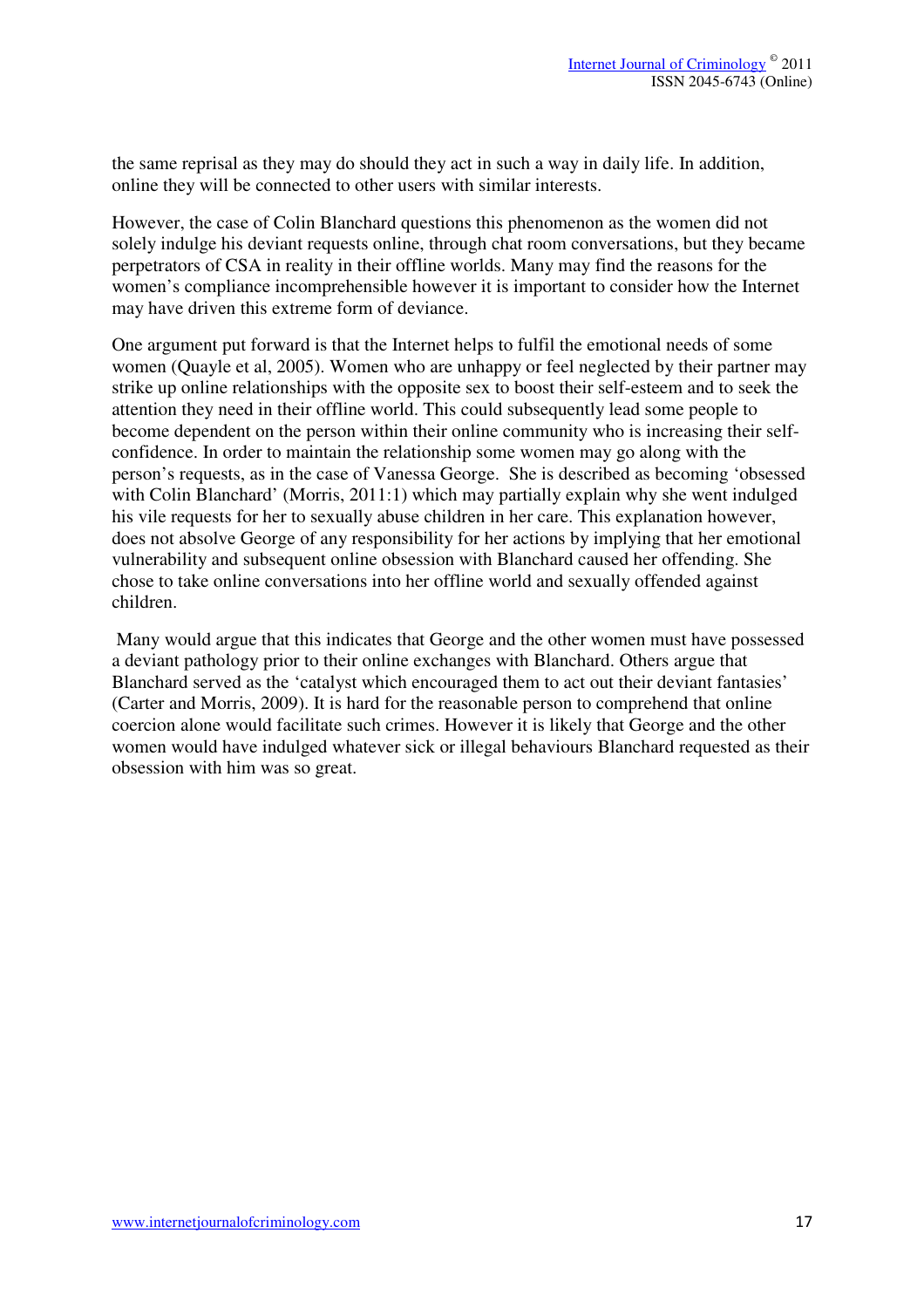# **Chapter Six - Discussion**

It is necessary to remind the reader of the initial aims of the study and demonstrate how the project has fulfilled these. At the beginning of the study it was established that a number of aims were to be addressed. Firstly, the study intended to look at a number of theoretical explanations put forward by different writers to explain females sexual offending against children. This was explored in Chapter Three of the study where 'cycle of abuse' and 'male coercion' theories were considered. The second aim was to look at previous cases of females who sexually offended against children and explore the various ways in which they were represented by the media. Chapter Four looked at the famous and well documented cases of Myra Hindley in the 1960s, then Rosemary West in the 1990's and finally to present day looking at media portrayals representations of Vanessa George. The final aim was to examine the Internets' role in sexual offending both in general and also in relation to women specifically who offend against children. It was here that the Vanessa George case was included given the fact that the central component of this case was the offender's utilisation of the Internet.

#### **Key Findings**

The findings of this study have bought a number of issues to the attention of the researcher which need to be stated. The first of these key findings is the frequency in which a male cooffender is involved in cases of CSA where a female perpetrator is identified. Not only in statistics but also in the 3 cases used to illustrate media representations, the role of a dominant male co-offender remained constant. This is not to say that all female sex offenders will be co-perpetrators with male offenders however it is an interesting finding which questions the motives of these women. Is it that they had a prior existing deviant sexual interest in children that their male co-offenders encouraged to act upon? Or is it that these women went along with the requests of their male counterparts for other reasons such as fear of losing their partner or fear of violence against themselves. This is an interesting debate which important to highlight from the findings of this study. Once the motivations for female to engage in CSA, clinicians may then be able to establish a sex offender treatment programme specifically for female sex offenders of which there is currently an absence of.

This needs to be addressed especially given that the number of females being sent to prison for sex offences against children is rising. Admittedly it is a very small increase of only 1 percent (Ministry of Justice, 2010) however it may signal the start of a rising trend as people become more confident in reporting such crime. It is also necessary to point out that this percentage only represents those who are caught, many sex offenders are undetected. Effective treatment programmes should be designed and implemented for utilisation with these types of offender.

With regards to media representations of female perpetrators of CSA, it is clear that they are portrayed differently to men who are involved in the same illicit behaviour against children. Society's gender expectations that women are innately protective and nurturing towards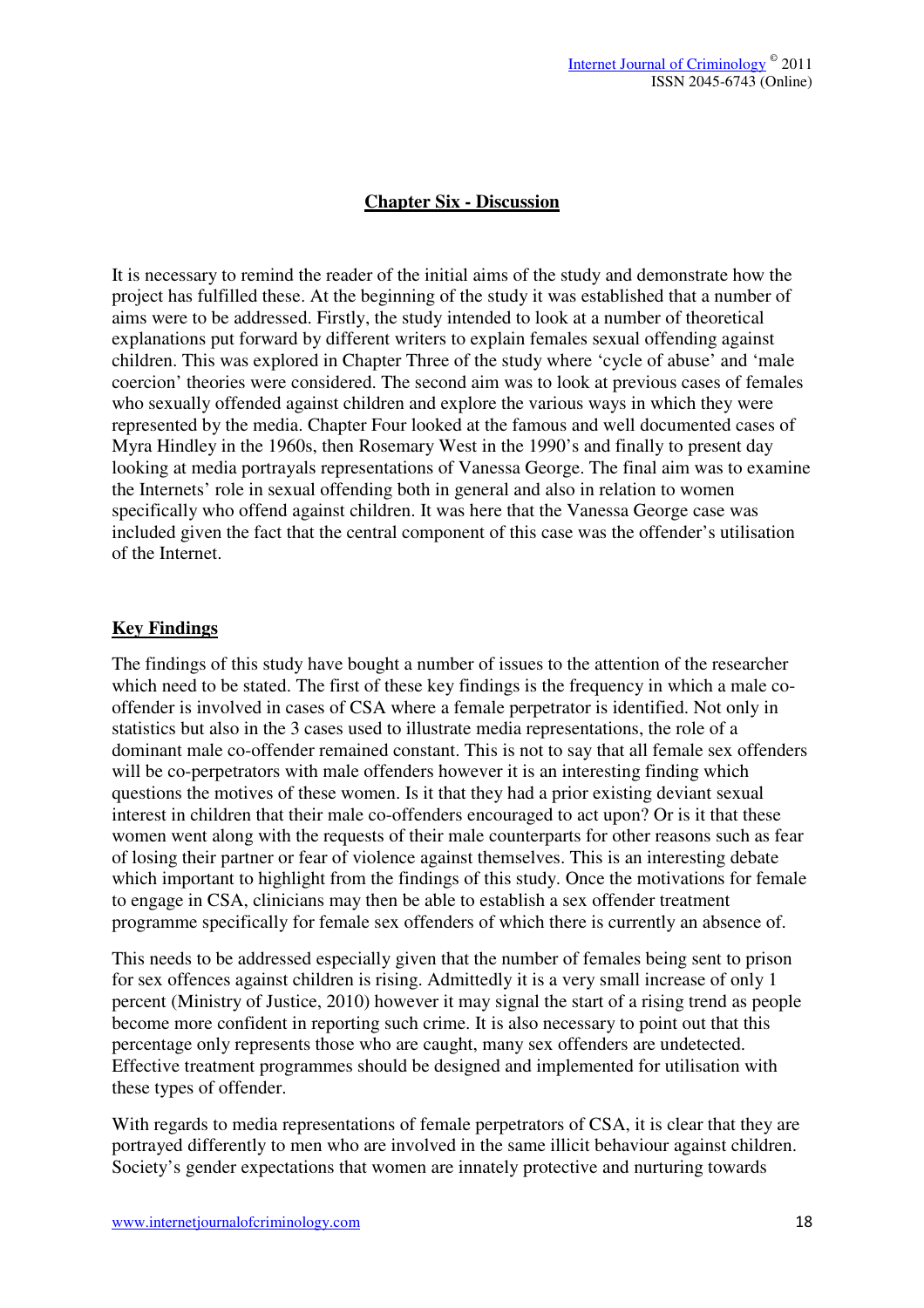children is what makes it so difficult for the public to accept that women are then capable of such deviance. This is evidenced in the collective outrage that ensued following the cases discussed in Chapter Four. As mentioned in all three cases, male co-perpetrators were involved, however, the media and public directed the majority of their focus and hostility towards the women. This arguably makes it appear that as a society we are more accepting of such behaviour from a man than a woman. Not in the sense that we excuse it but that we are better able to comprehend that a man has the capacity to commit CSA as opposed to a woman.

These women are depicted as almost inhuman and as violating the gender norms of femininity which is then reflected within the media. Their demonisation is represented through a combination of imagery and language. From the infamous image of Myra Hindley to the candid images of Vanessa George who appeared seemingly normal. In examining the different images used in media stories of these women it became apparent that there was no specific type of image used. Myra Hindley's image showed a very cold, hard woman on the other hand the picture of Rose West sent out an entirely different message perhaps in an attempt to male people realise that the normal looking everyday woman could be capable of these crimes

One further key point that this study highlights is the need for others to recognise that women are just as capable as men in relation to their ability to sexually offend against children. The fact that cases involving female perpetrators are met with so much shock shows that this idea is still difficult to accept for many people, a problem which must be addressed within society. In order to encourage more victims to come forward and report their abuse from females we need to acknowledge both professionally and in society that women do commit CSA.

This is starting to change however there is still a great deal of taboo surrounding this topic which explains why many victims are reluctant to talk about it. They may fear not being believed which would only cause further psychological damage. This added to the fact that victims who have been abused by both a male and female abuser state that the abuse from the woman caused more distress, perhaps at the notion that it was the ultimate betrayal particularly for those cases involving a maternal perpetrator.

Another key issue to point out is the debate over whether the technology is driving deviance or whether it is other way round. Would women commit CSA regardless of the role of technology, more specifically the Internet? One way in which the Internet has made it much easier users with deviant sexual interests in children is to access and download child pornographic images. Not only that, it has also enabled people to become part of online paedophile rings as in the case of Vanessa George. The question here is whether these crimes would have happened if it had not been for the Internet. Not perhaps to the victims that were involved in this case but would Vanessa George and the other women have offended regardless of her use of the Internet, as sole perpetrators? She displayed no prior deviant sexual interest in children which may support the notion that without the Internet many of the crimes of CSA would not occur. However, it may be that she could have offended before and simply not been reported, this is pure speculation and there is no evidence to suggest this is the case. It is necessary for this to be highlighted as it may provide new grounds for further research.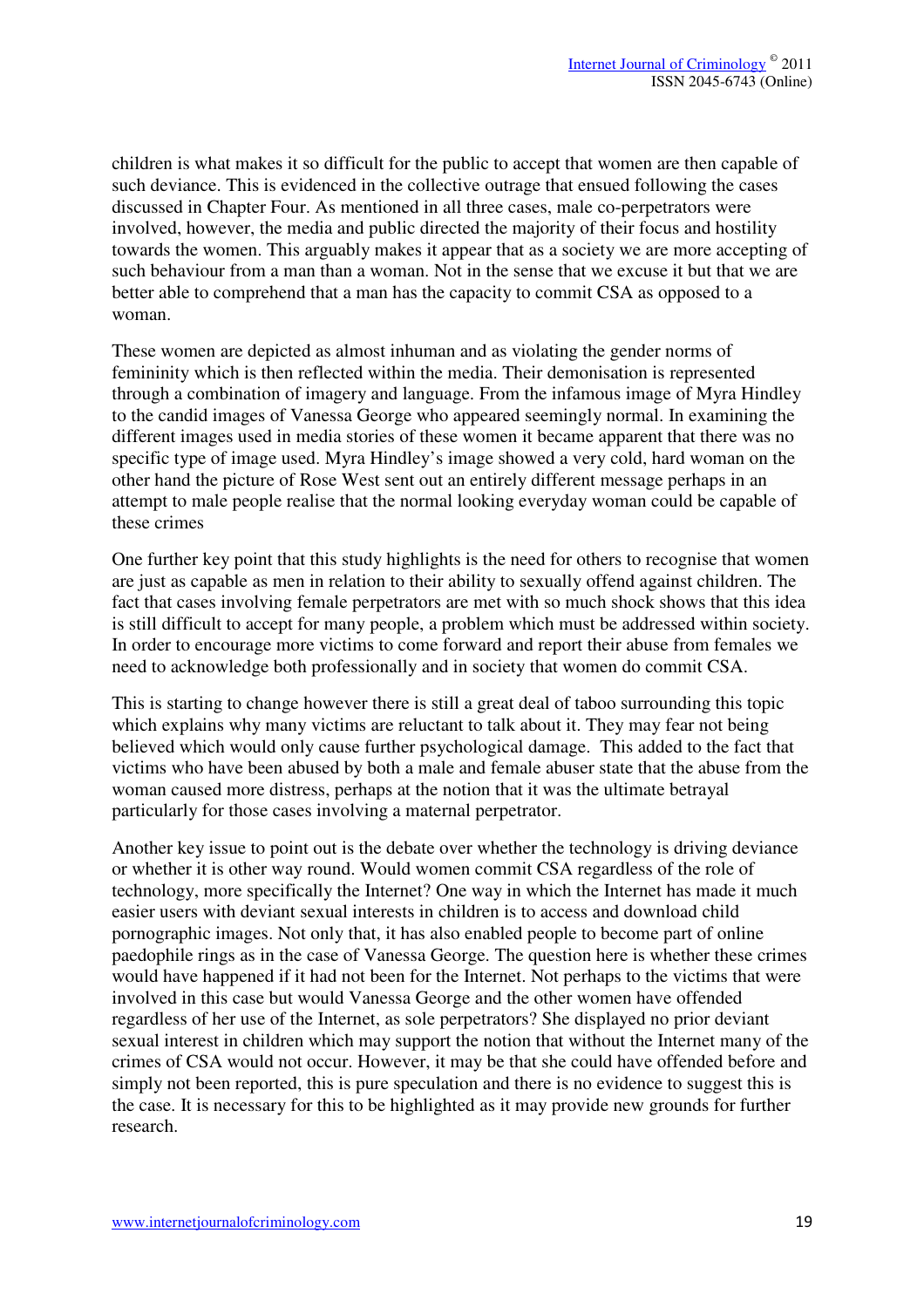### **Summary and Recommendations**

Having explored a number of issues associated with female child sex offenders a number of conclusions have emerged. We as a society continue to view these women not only as violating the legal norms but also the gender norms ascribed to women, arguably making them worse than males who commit the offences. The capacity for women to commit CSA has been documented in the discussed cases with many more in existence the study simply could not have included. This has highlighted the need for more research to be dedicated to this area of criminology.

In all three cases discussed of female sex offenders the media gave more attention to these women than their male counterparts. This highlights the fact that women who commit this type of offence arguably are still seen as worse than men who commit CSA in the sense that it is more shocking and that they are going against their gender in failing to protect to children.

The role of the Internet may be an important component in some cases of female child sex offenders for the reasons discussed in the previous chapter. If women commence online relationships with manipulative men this may be a further way in which CSA may be facilitated as a result of the Internet.

Whilst carrying out research this study identified a number of gaps in the literature, a number of ideas for future research can therefore be identified. It is important that the same amount of literature is dedicated to looking at female perpetrators of CSA as well as males. In doing this victims should be more prepared to report the abuse and will not have to fear being met with disbelief.

One area of research could be to look further at the role the Internet plays in CSA perpetrated by women. This study explored several of the characteristics it could be argued lead women into committing CSA were a male instigator is involved. However no study currently exists which has looked into sole female sole perpetrators of CSA and the Internet. This could be due to their rarity and further exploration into this area would be warranted. As technology continues to advance at such a rapid rate, a study exploring this in detail could be very beneficial.

Furthermore, writers may consider carrying out a detailed content analysis of all cases of female child sex offenders that are reported in the media. In doing this more accurate inferences could be made about the way they are represented. This study was limited to carryout examination of only three cases mainly due to the time restrictions of this being an undergraduate study.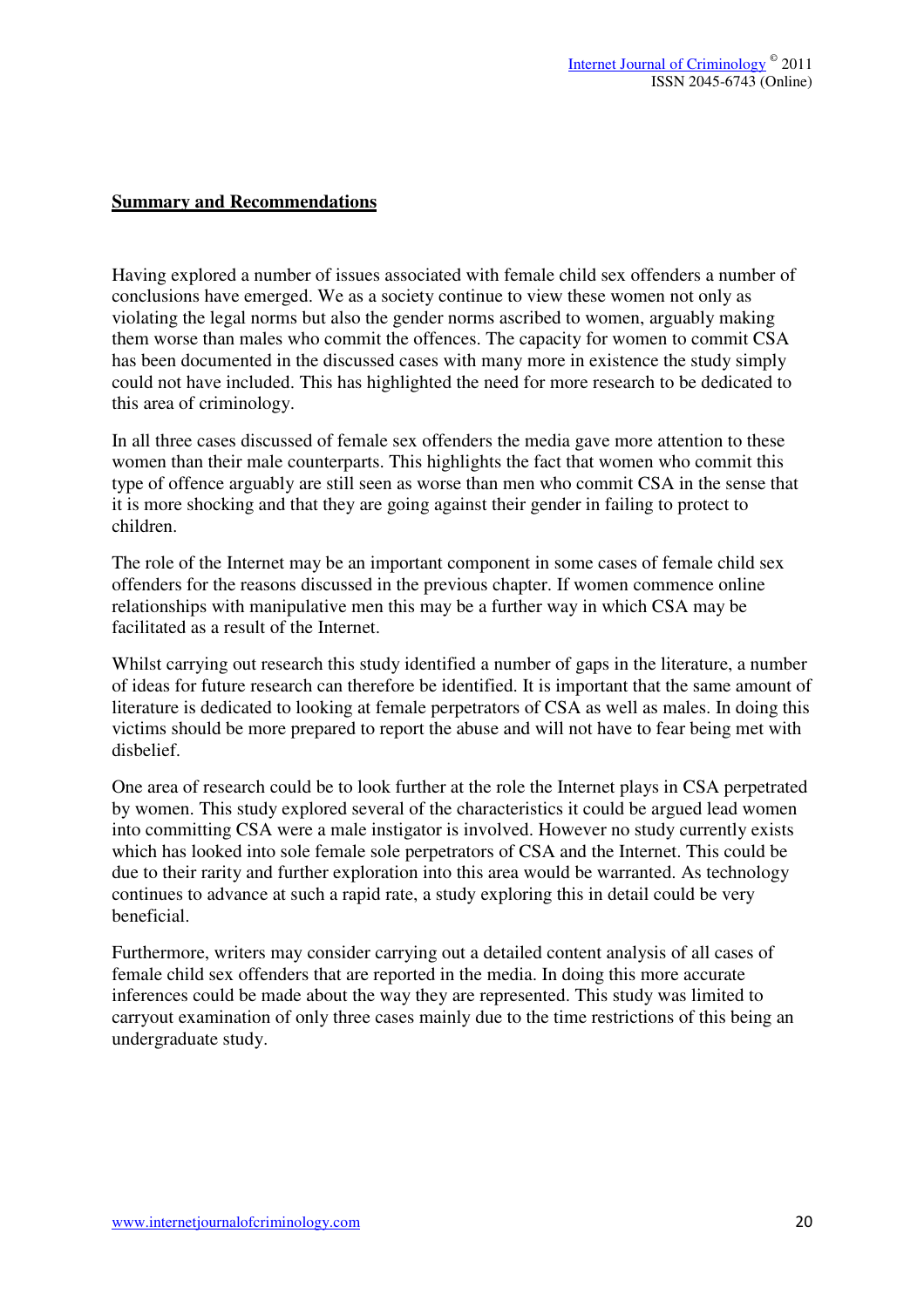# **References**

Bandura, A (1969) Social Learning Theory of Identificatory Processes. In Goslin, D.A (1969) *Handbook of socialisation and research*. Rand McNally and Company

BBC NEWS (2011) Paedophile ring leader Colin Blanchard jailed (Online) Available at : http://www.bbc.co.uk/news/uk-england-manchester-12143586 Last accessed: 21/04/2011

Bell, J (2007) Doing your research project: a guide for first-time researchers in education and social science. Maidenhead: Open University Press

Bennett (1995) Lesbian Tells Of Violent Sex Sessions (Online) Available at: http://www.independent.co.uk/news/lesbian-tells-of-violent-sex-sessions-1578127.html Last accessed: 23/04/2011

Berrington, E and Honkatuia, P (2002) An Evil Monster and a Poor Thing: Female Violence in the Media. *Journal of Scandinavian Studies in Criminology and Crime Prevention*, 3(1), 50-72

Blagden, N and Pemberton, S (2010) The Challenge in Conducting Qualitative Research With Convicted Sex Offenders. *The Howard Journal*, 49:3, 269-281

Boyd and Bromfield (2006) Young people who sexually abuse: Key Issues. Australian Institute of Family Studies, number 1

Breenan, M (2006) *Understanding online social network services and risks to youth*. CEOP: London

Bryman, A. (2004) *Social Research Methods*, 2<sup>nd</sup> Edition, Oxford: Oxford University Press

Buckingham, D (2001) Electronic Child Abuse? Rethinking the media's effects on children. In Barker and Petley (2005) *Ill Effects: The media/violence debate.* New York: Routledge

Burn, G (1996) The Trial, Granta, 53, 146-155

Calder, M.C (2004) Child sexual abuse and the Internet: Tackling the new frontier. Dorset: Russell House Publishing

Campbell, D., Glasser, A., Leitch, B.A and Farrelly, S (2001) Cycle of Child Sexual Abuse: links between being a victim and becoming a perpetrator. The British Journal of Psychiatry, 179, 482-494

Carmen, F. H., Rieker, P. P. & Mills, T. (1984) Victims of violence and psychiatric illness. *American Journal of Psychiatry*, 141, 378-383

Carr, J (2004) Child abuse, child pornography and the Internet (Online) Available at: http://make-it-safe.net/esp/pdf/Child\_pornography\_internet\_Carr2004.pdf Last accessed: 27/03/2011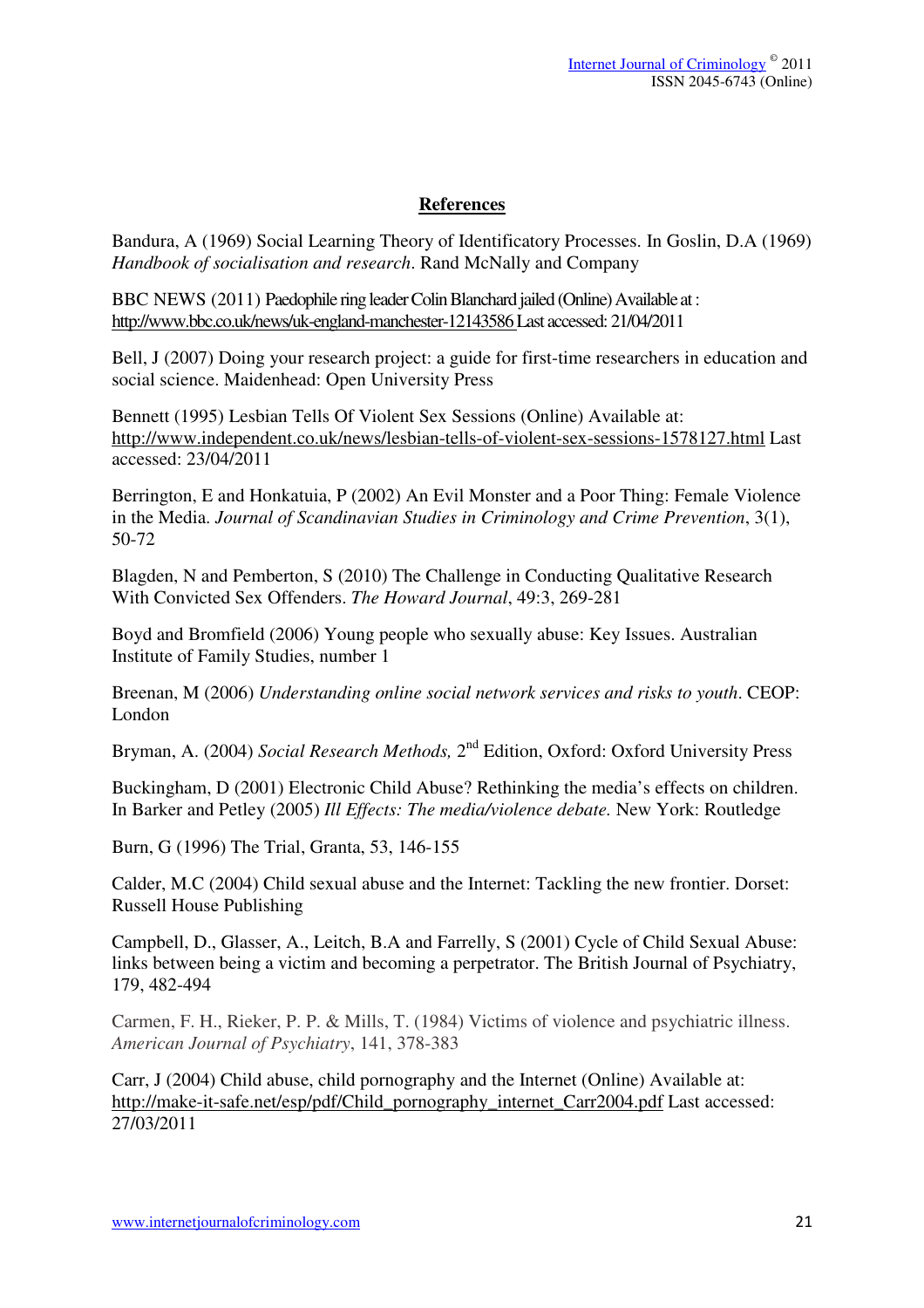Carter, H and Morris, S. (2009) *Vanessa George: from angel to paedophile* (Online) Available at: http://www.guardian.co.uk/society/2009/oct/01/vanessa-george-plymouthabuse-background Last accessed: 08/03/2011

Carter, S (2009) *Vanessa George was 'obsessed' with child abuse co-defendant* (Online) Available at: http://www.guardian.co.uk/uk/2009/dec/15/vanessa-george-child-abusesentencing Last accessed: 08/03/2011

Cooper and Sportolari (1997) Romance in Cyberspace: Understanding Online Attraction, *Journal of Sex Education and Therapy,* 22:1

Denov, M. S. (2004) The Long-Term effects of Child Sexual Abuse by Female Perpetrators: A Qualitative Study of Male and Female Victims, *Journal of Interpersonal Violence*, 19 (10), 1137-1156

Demetriou and Silke, (2003) A Criminological Internet Sting In O'Donnell and Milner. C (2007) Child Pornography: Crime, computers and society.

Dollar, K.M., Perry, A.R., Fromuth, M and Holt, A.R (2004) Influence of Gender Roles on Perceptions of Teacher/Adolescent Student Sexual Relations. *Sex Roles*, 50 (1), 91-101

Elliott, M (2004) Female sexual abuse of children: 'the ultimate taboo'. Kidscape

Faller, K.C (1987) Women who sexually abuse children. In Letherby, G., Williams,K., Birch, P and Cain, M (2008) *Sex As Crime?* Cullompton: Willan Publishing

Finkelhor, D. (ed) (1984) *Child sexual abuse: New theory and research*, New York: The Free Press

Fowler (1997) In Gillespie, T (2000) Virtual violence? Pornography and violence against women on the Internet cited in Radford, J, Friedberg, M and Harne, L (2000) Women, violence and strategies for action. Buckingham: Open University Press

Freel, M (1995) Women Who Sexually Abuse Children. Social Work Monographs, Monograph 135.

Gavin, H (2006) "*Mummy wouldn't do that" the perception and construction of the female child sex abuse*r. In: Evil, Women and the Feminine, 1-3 May 2009, Budapest, Hungary.

Grayston, A. D., & De Luca, R. V (1999) Female perpetrators of child sexual abuse: A review of the clinical and empirical literature. Aggression and Violent Behaviour, 4, 93-106

Green, A. H., & Kaplan, M. S (1994). Psychiatric impairment and childhood victimisation experiences in female child molesters. Journal of the American Academy of Child and Adolescent Psychiatry, 33, 954–961

Hawkins, C (2010) The Monster Body of Myra Hindley (Online) Available at: http://scan.net.au/scan/journal/display.php?journal\_id=40 Last accessed: 17/04/2011

Harris,P and Salkeld, L (2009) Price of depravity: Parents' fury as nursery paedophile Vanessa George gets just seven years' jail (Online) Available at: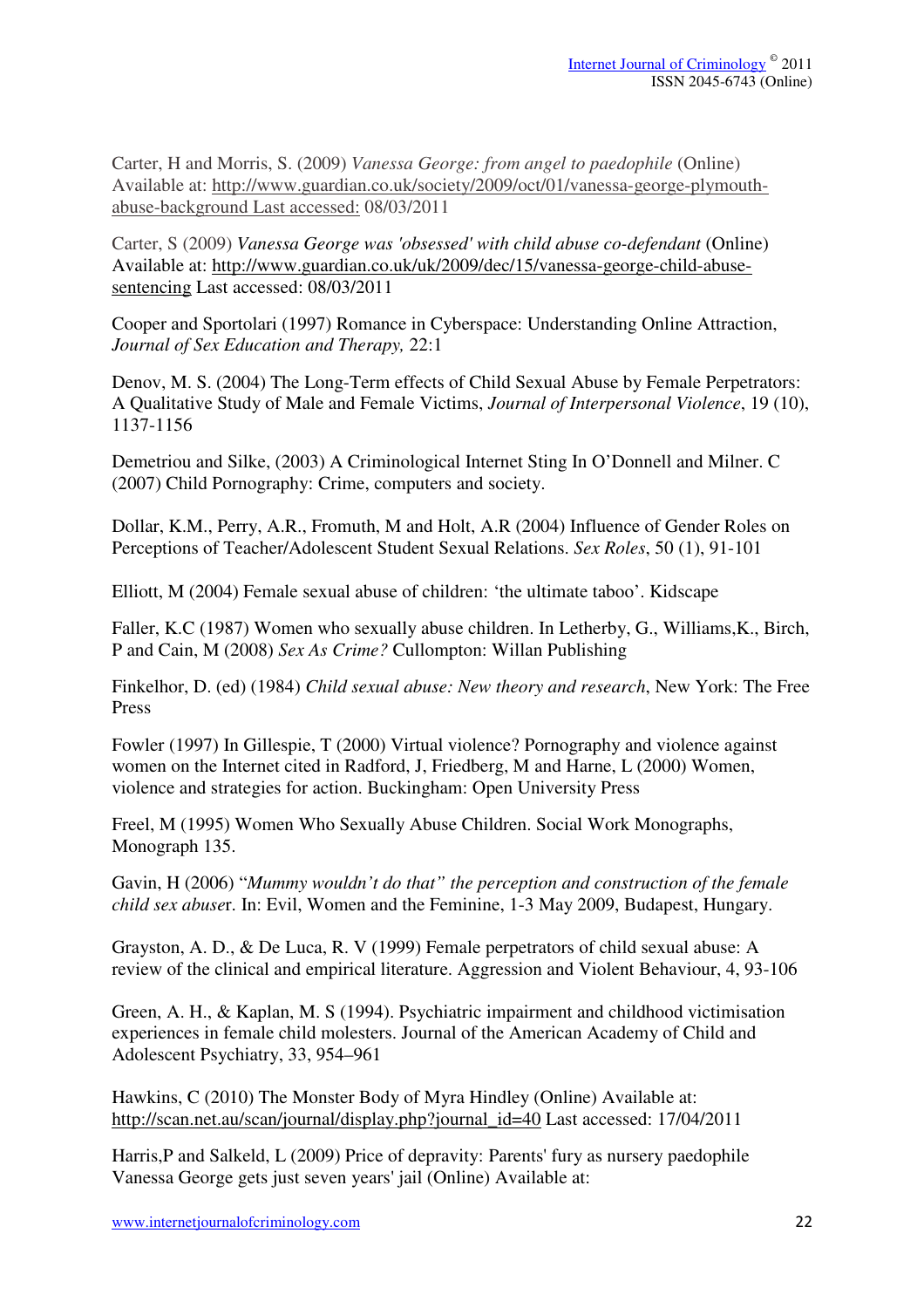http://www.dailymail.co.uk/news/article-1235934/Vanessa-George-jailed-seven-yearschilling-abuse-children-care.html Last accessed: 01/05/2011

Hetherton and Beardsall (1998) Decisions and attitudes concerning child sexual abuse: Does the gender of the perpetrator make a difference to child protection professionals? In Denov (2004) *The Long-Term effects of Child Sexual Abuse by Female Perpetrators: A Qualitative Study of Male and Female Victims*, Journal of Interpersonal Violence, 19 (10), 1137-1156

Holmes, R., Tewksbury, R and Holmes, S (1998) Hidden JPGs: A Functional Alternative to Voyeurism in Calder (2004) Child sexual abuse and the Internet: Tackling the new frontier. Lyme Regis: Russell House Publishing

Hunter Jr., J.A., Lexier, L.J., Goodwin, D.W., Browne, P.A. and Dennis, C., (1993) Psychosexual, attitudinal, and developmental characteristics of juvenile female sexual perpetrators in a residential treatment setting. *Journal of Child and Family Studies,* 2, 317– 326

Jewkes, Y (2007) *Crime Online*. Cullompton: Willan Publishing

Jewkes, Y and Yar, M (2000) The Handbook of Internet Crime. Cullompton: Willan Publishing

Jupp, V., Davies, P and Francis, P (eds) (2003) *Doing Criminological Research*. London: Sage Publications

Kempe, C. H., Silverman, F. N., Steele, B. F., Droegmueller, W. and Silver, H. K. (1962) The battered child syndrome. *Journal of the American Medical Association,* 181**:** 17-24.

Kelly, L. (1988) *Surviving Sexual Violence*, Great Britain: University of Minnesota Press

Margolin (1991). Child sexual abuse by nonrelated caregivers. *Child Abuse & Neglect,* 15, 213–221

Masters, B (1997) She Must Have Known: The Trial of Rosemary West. Great Britain: Corgi

Matthews, R., Matthews, J.K and Speltz, K (1989) Female sex offenders: an exploratory study. Orwell: Safer Society Press

McCarty, L. M. (1986). Mother-child incest: Characteristics of the offender In Letherby, G., Williams, K., Birch, P and Cain, M (eds) (2008) Sex As Crime? Cullompton: Willan Publishing

McLaughlin, (1982) *Child sexual assault is your issue* in Finkelhor, D. (1986) A sourcebook on child sexual abuse. London: Sage Publications

Ministry of Justice (2010) Statistics on Women and the Criminal Justice System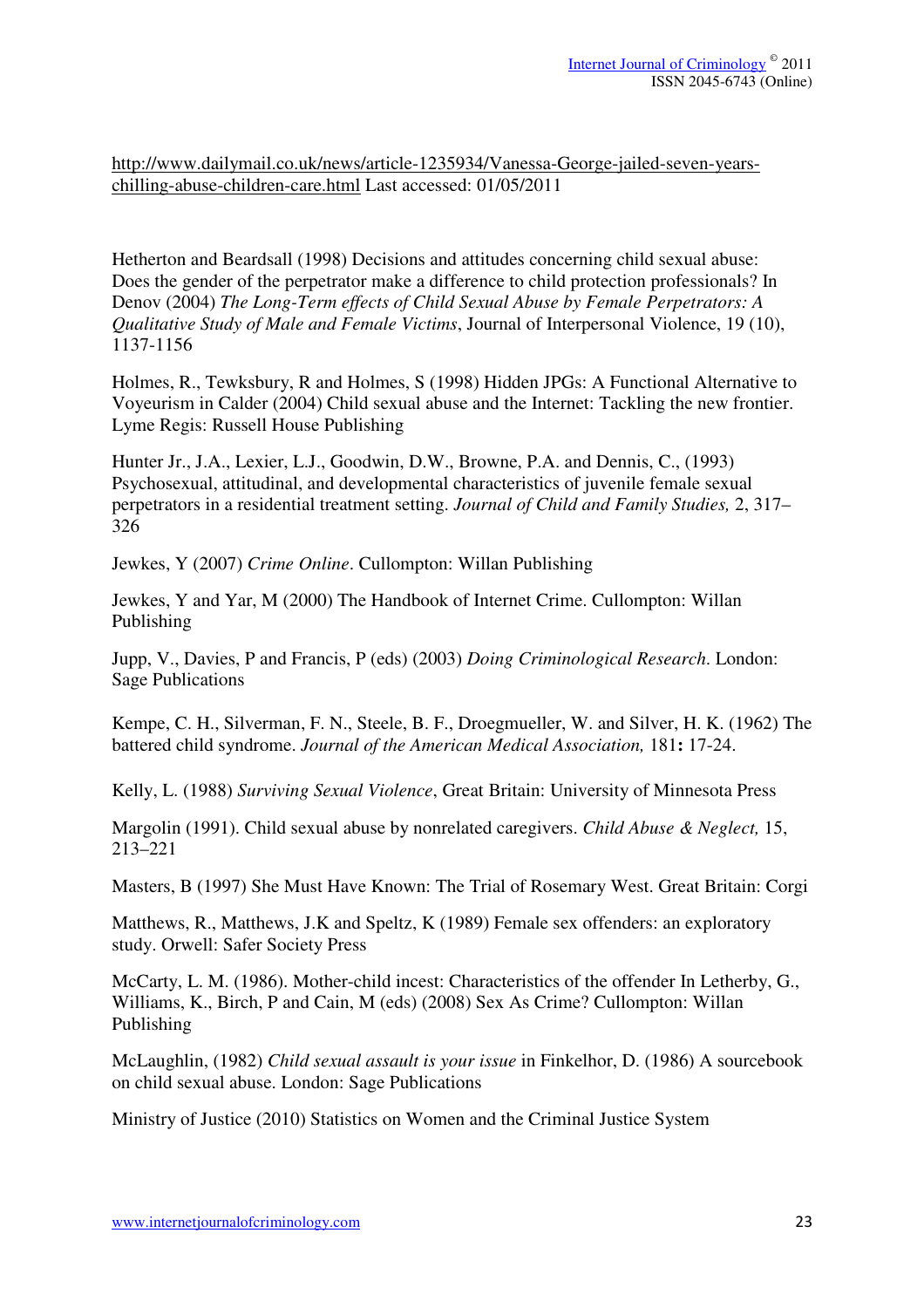Morris, S (2011) Man in nursery paedophile ring is given indeterminate sentence (online) Available at: http://www.guardian.co.uk/society/2011/jan/10/colin-blanchard-sexuallyabused Last accessed: 02/02/2011

Mr. Justice Royce (2010) (quoted online) Available at: http://www.bbc.co.uk/news/ukengland-manchester-12143586 Last accessed: 02/05/2011

Murphy, T and Whitty, N (2006) The Question of Evil and Feminist Legal Scholarship. Feminist Legal Studies, 14 (1), 1-26

NSPCC (2010) *Types of child abuse* (Online) Available: http://www.nspcc.org.uk/help-andadvice/worried-about-a-child/talking-to-our-experts/types-of-child-abuse/sexual-abusedefinition/sexual-abuse\_wda75436.html. Last accessed 1/11/10

Noaks, L. and Wincup, E. (2004) *Criminological Research: Understanding Qualitative Methods*, London: Sage Publications

O'Donnell, I and Milner, C (2007) Child Pornography: Crime, Computers and Society. Cullompton: Willan Publishing

Quayle, E and Taylor, M (2005) Viewing child pornography on the Internet: Understanding the offence, managing the offender, helping the victims. Lyme Regis: Russell House Publishing

Quayle, E., Taylor, M and Vaughan, M (2005) Sex Offenders, Internet Child Abuse Images and Emotional Avoidance: The importance of Values. Aggression and Violent Behaviour,

Rudin, M., Zalewski, C., and Bodmer-Turner, J. (1995). Characteristics of child sexual abuse victims according to perpetrator gender. *Child Abuse and Neglect, 19*:8, 963-973

Sarantakos, S. (2005) *Social Research*, Hampshire: Palgrave Macmillan

Saradjian, J (1996) Women Who Sexually Abuse Children: from research to clinical practice. Chichester: Wiley

Sapsted, D and Bunyan, N (2002) Myra Hindley, the Moors monster, dies after 36 years in jail (Online) Available at:

http://www.telegraph.co.uk/news/main.jhtml?xml=/news/2992/11/16/nmyra16.xml Last accessed: 13/03/2011

Sheldon, K and Howitt, D (2007) Sex Offenders and the Internet. West Sussex: Wiley

Skrapec, C (1993) The Female Serial Killer: An Evolving Criminality, In Birch, H. *Moving Targets: Women, Murder and Representation*. London: Virago Press

Storrs, E (2004) Our scapegoat: An exploration of media representations of Myra Hindley and Rosemary West. *Theology and Sexuality*, 11 (1), 9-28

Sheldon, K and Howitt, D (2007) Sex Offenders and the Internet. West Sussex: Wiley